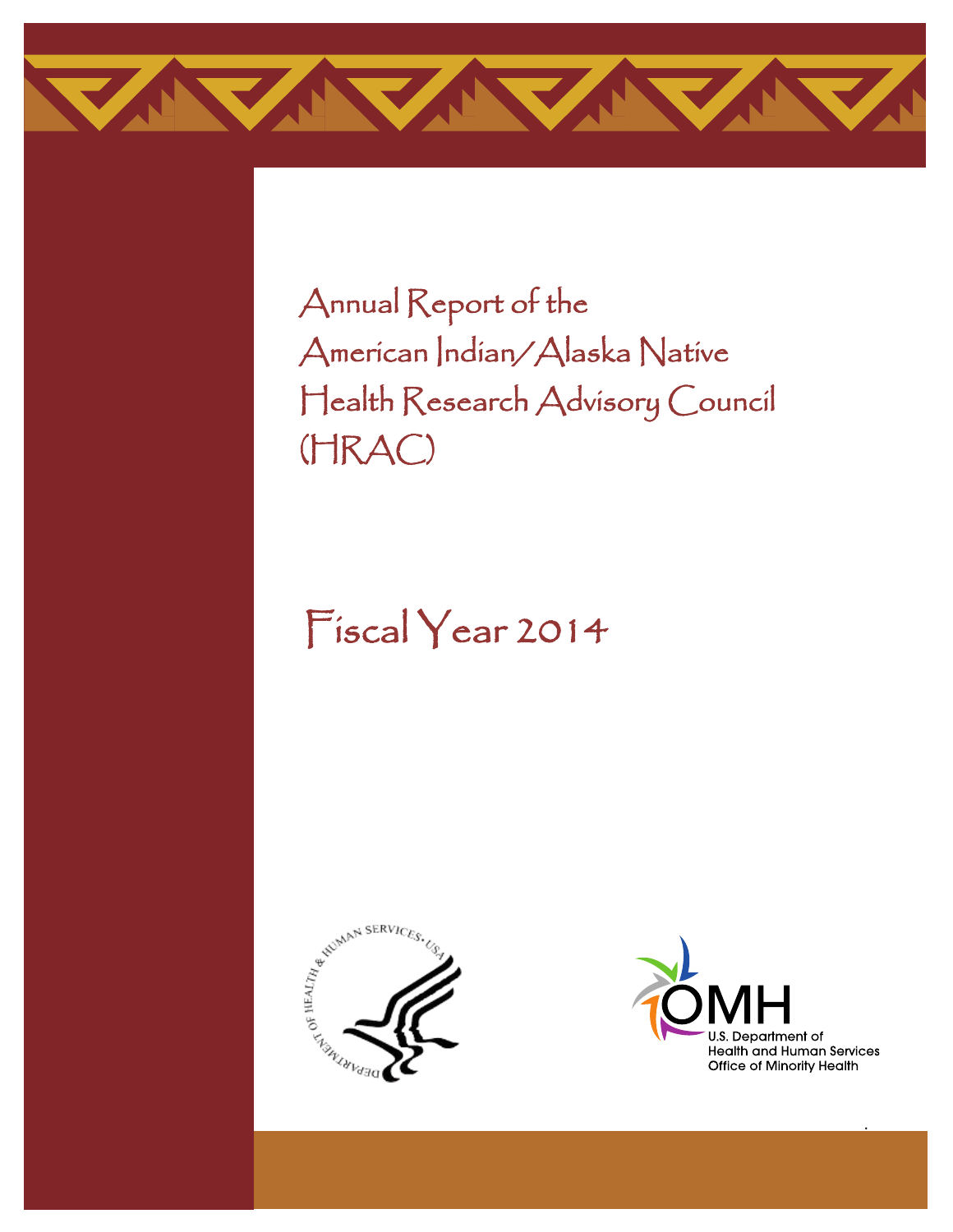

# **TABLE OF CONTENTS**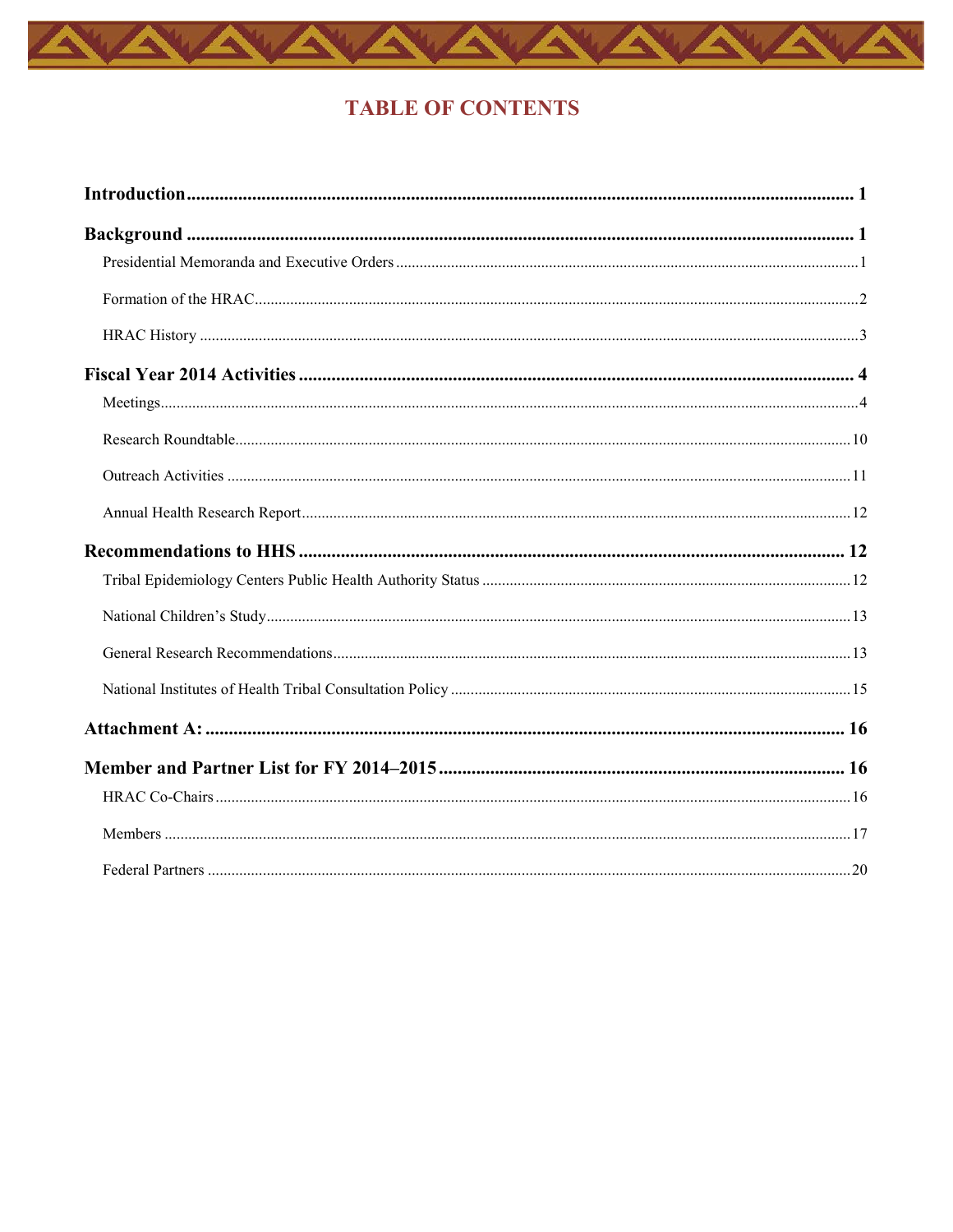<span id="page-2-0"></span>

# **INTRODUCTION**

Each year the Office of Minority Health (OMH) produces an annual report that provides an overview of the American Indian/Alaska Native (AI/AN) Health Research Advisory Council (HRAC) and key activities and accomplishments. The fiscal year (FY) 2014 report includes summaries of FY 2014 HRAC meetings, a summary of outreach activities, and recommendations that the HRAC submitted to the U.S. Department of Health and Human Services (HHS). A list of current HRAC members and federal partners is also included as an attachment.

# <span id="page-2-1"></span>**BACKGROUND**

OMH was established in 1986, following the release of the *1985 Report of the Secretary's Task Force on Black and Minority Health.* The mission of OMH is to improve the health of racial and ethnic minority populations through the development of health policies and programs that will help eliminate health disparities. OMH advises the HHS Secretary, Assistant Secretary for Health, and other departmental leadership and works collaboratively with other HHS Operating and Staff Divisions, federal agencies, and with other organizations across the country on health-related matters affecting AI/AN, Asian American, Black/African American, Hispanic/Latino, Native Hawaiian, and Pacific Islander populations.

OMH serves as the Executive Secretariat for the HRAC. In this role, OMH is responsible for the administrative and fiscal operation of the HRAC, solicitation and selection of tribal delegates to the HRAC, and for ensuring that delegates and alternates to the HRAC meet Federal Advisory Committee Act (FACA) exemption's requirements.

# <span id="page-2-2"></span>**PRESIDENTIAL MEMORANDA AND EXECUTIVE ORDERS**

Over the years, numerous Presidential Memoranda and Executive Orders have been directed at bolstering the relationship between tribal governments and the U.S. federal government. In 1970, President Richard M. Nixon set forth a new direction for Indian policy aimed towards Indian selfdetermination. He stated:

"It is long past time that the Indian policies of the federal government began to recognize and build upon the capacities and insights of the Indian people."

An abbreviated timeline of memoranda and orders is presented below:

| April 29, 1994 | $\rightarrow$ | President William J. Clinton issued the Government-to-Government<br>Relationship with Native American Tribal Governments memorandum to<br>executive departments and agencies. It emphasized the special<br>relationship between tribal governments and the federal government<br>regarding tribal consultation and sovereignty. |
|----------------|---------------|---------------------------------------------------------------------------------------------------------------------------------------------------------------------------------------------------------------------------------------------------------------------------------------------------------------------------------|
| [Circa 1996]   |               | » The Domestic Policy Council Working Group on Indian Affairs requested<br>that each department develop its own operational definition of<br>"consultation" with Indian tribes to meet the requirements of the Indian                                                                                                           |

Self-Determination and Educational Assistance Act.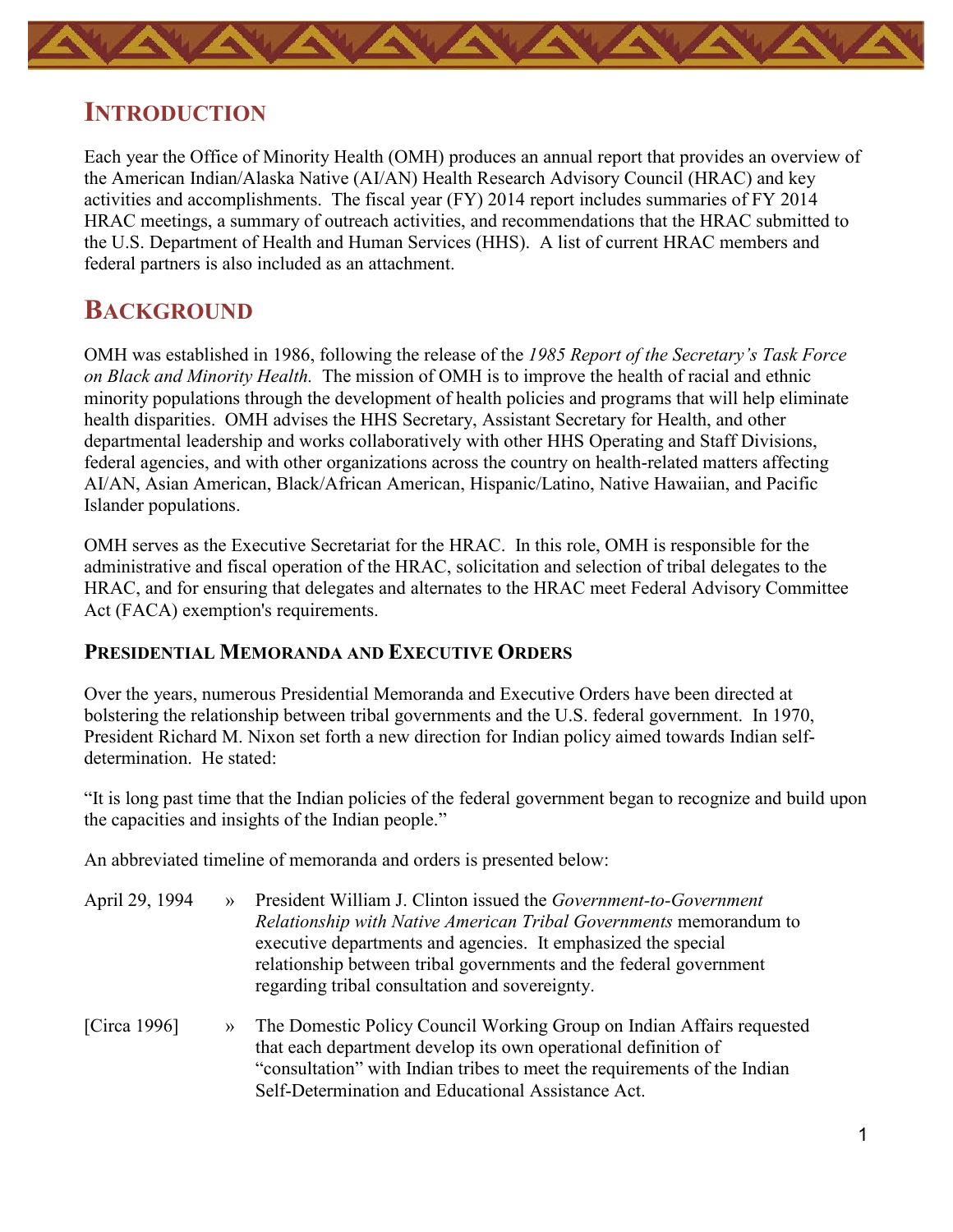

| August 7, 1997       |               | » HHS created its formal Tribal Consultation Policy to strengthen the<br>federal to tribal government-to-government relationship and ensure that<br>tribes are consulted on matters affecting them.                                                                                                                                                                                                                                                                                                                                                                                                                            |
|----------------------|---------------|--------------------------------------------------------------------------------------------------------------------------------------------------------------------------------------------------------------------------------------------------------------------------------------------------------------------------------------------------------------------------------------------------------------------------------------------------------------------------------------------------------------------------------------------------------------------------------------------------------------------------------|
| November 6,<br>2000  |               | » President Clinton issued a revised Executive Order (13175) that<br>reinforced his Administration's commitment to tribal sovereignty and the<br>unique government-to-government relationship that exists between the<br>U.S. government and tribal governments; directed agencies to establish<br>regular and meaningful consultation and collaboration between tribal<br>nations and the federal government; and directed all federal agencies to<br>coordinate and consult with Indian tribal governments whose interests<br>might be directly and substantially affected by activities on federally<br>administered lands. |
| November 5,<br>2009  | $\rightarrow$ | President Barack Obama issued a Presidential Memorandum on tribal<br>consultation that reaffirmed his Administration's commitment to regular<br>and meaningful consultation and collaboration with tribal officials<br>through implementation of Executive Order 13175.                                                                                                                                                                                                                                                                                                                                                        |
| December 12,<br>2010 | $\rightarrow$ | HHS, working with tribal leaders, developed and signed a revised Tribal<br>Consultation Policy that provided more opportunities for tribal input<br>through the development of policies, regulations, and budgets.                                                                                                                                                                                                                                                                                                                                                                                                             |

# <span id="page-3-0"></span>**FORMATION OF THE HRAC**

In November 2005, HHS solicited nominations from tribal leaders to develop the HRAC. The HRAC's role is to facilitate communication between HHS and tribes regarding health research priorities and needs in AI/AN communities. Members of the Council are elected or appointed tribal officials, and include one delegate and one alternate from each of the 12 Indian Health Service (IHS) areas as well as four national at-large members. Federal partners representing HHS Operating and Staff Divisions also support the Council.

The HRAC was established to fulfill three primary functions:

- 1. Obtain input from tribal leaders on health research priorities and needs for their communities;
- 2. Provide a forum through which HHS operating and staff divisions can better communicate and coordinate AI/AN health research activities; and
- 3. Provide a conduit for disseminating information to tribes about research findings from studies on the health of AI/AN populations.

The HRAC held its first meeting in May 2006 and elected two Co-Chairs, Councilwoman Cara Cowan Watts and President Cecilia Fire Thunder, to serve as the leaders and facilitators for meetings, outreach events, and general activities. HRAC members participated in numerous conference calls to plan for and organize activities. During these calls, they reviewed other HHS advisory models, discussed solicitation of research priorities and needs, and planned for future meetings.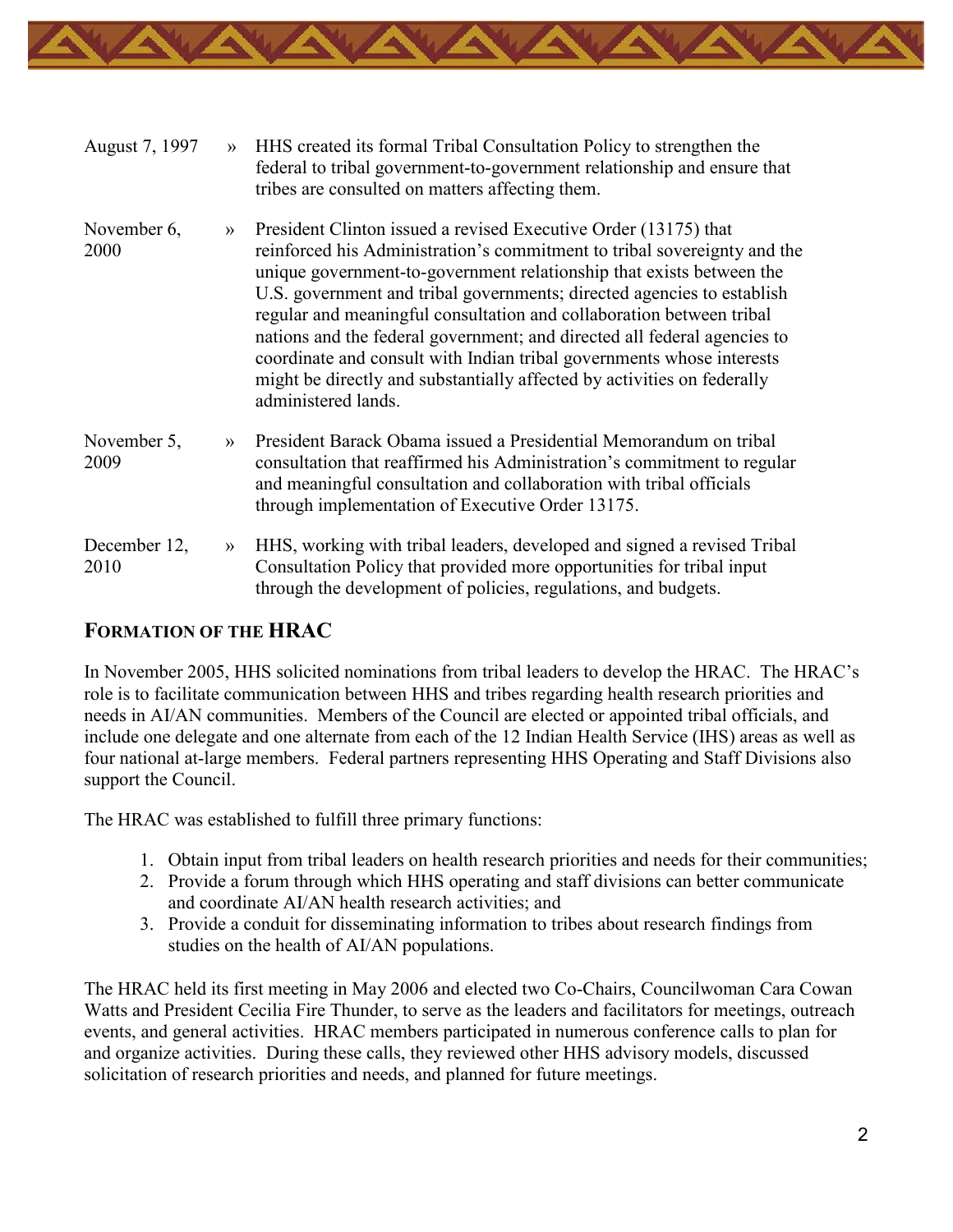

During the second meeting, held in November 2006, the HRAC reached a collective agreement to focus on three objectives:

- 1. Establish the HRAC Charter (outlining the purpose, background, and structure of the Council and processes for voting, membership, and leadership);
- 2. Develop a Discussion Guide (a survey to inquire about health research priorities and needs in Indian Country); and
- <span id="page-4-0"></span>3. Establish future meeting dates.



**HRAC Members at April 2009 Meeting**

# **HRAC'S HISTORY**

From 2006 to 2014, the HRAC held quarterly conference calls and annual meetings. The topics of continued concern and interest included the National Children's Study, National Institutes of Health (NIH) Tribal Consultation Policy, data sharing, scholarships for Native researchers, and a Native health research database. Based on the findings of these discussions, the HRAC developed and presented recommendations to HHS through letters to the Secretary and testimony at the annual HHS National Tribal Budget and Policy Consultation Sessions.

The HRAC developed a Discussion Guide to help ascertain health research priorities in Indian Country and constructed survey questions to examine health care delivery systems and the research that tribes were conducting. The HRAC members distributed the Discussion Guide to tribal leaders in their respective IHS areas from 2007 to 2009. During that time, the top health concerns reported (but not listed in priority order) were as follows:

- Access to care and coordination of care;
- Behavioral health issues, including domestic violence, substance abuse, suicide, and tobacco use;
- Cancer, cardiovascular disease, diabetes, and obesity;
- Health information technology and systems;
- Lack of funding; and
- Recruitment/retention of highly qualified health care professionals/providers.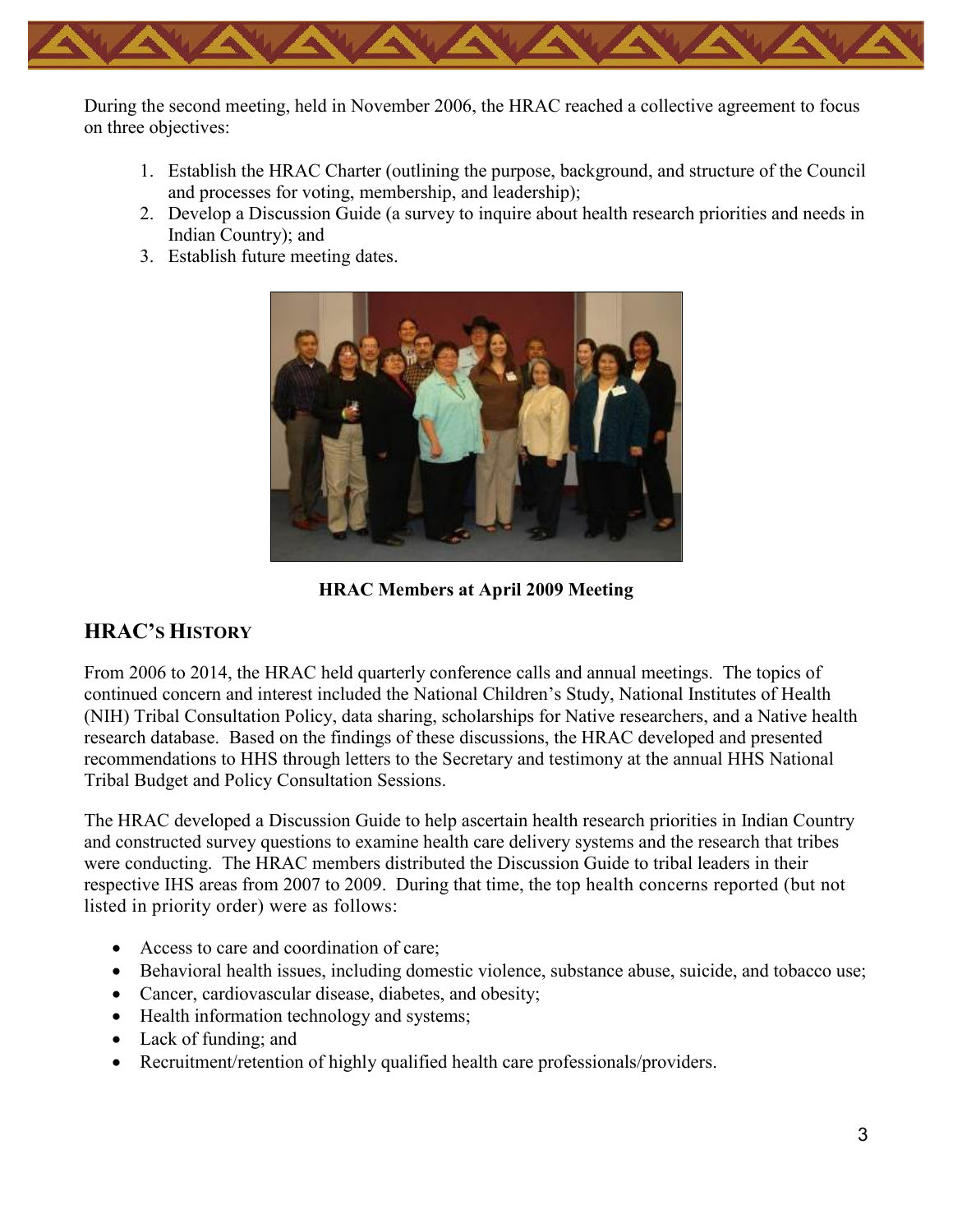The Discussion Guide results provided valuable information to the HRAC from the tribes' perspectives regarding health concerns, priorities, and the methodology by which future research should be conducted.

HRAC members attended outreach events to educate and inform tribes of the HRAC's mission and objectives. Events included the Annual Native Health Research Conference (2008, 2010, and 2011); National Indian Health Board (NIHB) Annual Consumer Conference (2008, 2011, and 2012); AI/AN Health Policy Conference (2009); IHS/Health Canada Maternal and Child Health Research Meeting (2009); Third National Leadership Summit on Eliminating Racial and Ethnic Disparities in Health (2009); NIHB Public Health Summit (2010); HHS Regional Consultations (2011, 2012, and 2013); Oklahoma City Area Indian Tribal Health Board Public Health Conference (2013); and an NIHB Quarterly Meeting (2013). These events provided an opportunity for tribes to collaborate and share their knowledge and experiences regarding the advancement of health research and its importance in Indian Country.

In addition, the HRAC collaborated with the Administration for Children and Families (ACF); Agency for Healthcare Research and Quality (AHRQ); Assistant Secretary for Planning and Evaluation (ASPE); Centers for Disease Control and Prevention (CDC); Health Resources and Services Administration (HRSA); IHS; Intergovernmental and External Affairs (IEA); NIH; Substance Abuse and Mental Health Services Administration (SAMHSA); Tribal Epidemiology Center (TEC) staff; OMH; and external researchers and scientists to advance its knowledge of health care research and learn how to promote best practices in health research throughout Indian Country.

# <span id="page-5-0"></span>**FISCAL YEAR 2014 ACTIVITIES**

# <span id="page-5-1"></span>**MEETINGS (TELECONFERENCE AND IN-PERSON)**

#### **February 7, 2014**

The HRAC held its first teleconference for FY 2014 on February 7, 2014. HRAC Co-Chairs Cara Cowan Watts, Oklahoma Area Delegate, and Stephen Kutz, Portland Area Delegate, opened the call and welcomed participants.

Commander (CDR) Tracy Branch, Public Health Advisor, OMH, announced that ACF is developing new research and data collection priorities and is seeking assistance from tribal communities.

Dr. Alan Trachtenberg, Research Director, IHS, shared that the National Children's Study (NCS) advisory group met in January 2014 to update the framework that will be used for the study. The framework will define the higher-level functions of a normal 21-year-old and serve as a basis of comparison to evaluate outcomes for cohort members at the end of the study. Dr. Trachtenberg sent HRAC members a copy of the Request for Information that solicits feedback on the framework. He asked HRAC members to review the framework and consider submitting comments regarding culturally relevant or culturally specific areas of health for AI/ANs for the attention of the advisory group.

Dr. Trachtenberg indicated that the researchers do not intend to stratify the hospital- or birth-unit-based samples. The random sample may or may not include Indian hospitals.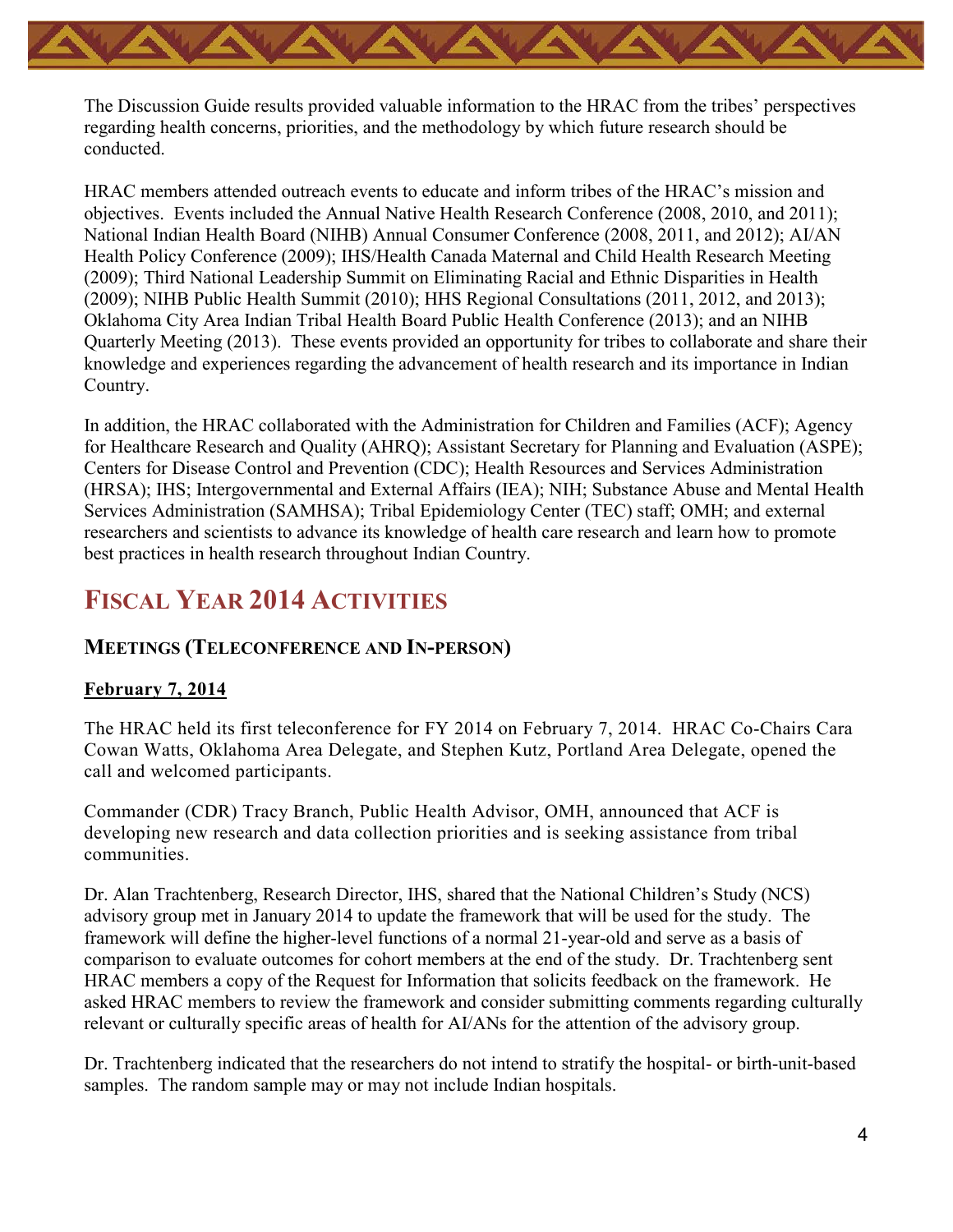Councilman Kutz suggested that the HRAC ask the National Congress of American Indians to inform tribes that tribal citizens should identify themselves as AI/AN when they enter civilian hospitals to give birth. Dr. Trachtenberg suggested that the HRAC ask the NCS to do as much as possible to identify participants who are Native.

Councilwoman Cowan Watts said it was her understanding that the Affordable Care Act definition of AI/ANs might be changing again. She asked if the HRAC should recommend that the HHS and the NCS use a consistent definition. Councilman Kutz stated that it was important to ensure that the definition is clear. Hospitals and birthing centers are challenged in identifying AI/ANs, and the extent to which the study is diligent in identifying participants will be a factor in the study's effectiveness. The performance standards for determining the identity of people in the study will be of great importance. Aaron Payment, Bemidji Area Delegate, stated that the current definition is based on membership in a federally recognized tribe, which is problematic for tribes that do not have lineal descent. There has been advocacy among tribes to base the definition of tribal membership on covering the two subsequent generations, so that a child and grandchild of a tribal member will receive coverage through the Affordable Care Act. Councilwoman Cowan Watts stated that the proposed definition described by Chairperson Payment will fit with the cultural affiliation among federally recognized tribes. Councilman Kutz said he believed the HRAC was advocating for the NCS to use the IHS definition and wondered how that will change the definition.

Chairperson Payment reported that he spoke with Cathy Abramson, who chairs the NIHB. Ms. Abramson said there was no update about changing the definition of Indian for the Affordable Care Act, and she noted that the definition in the Affordable Care Act leaves out some Alaska Natives. The administrative fix had been reviewed and did not appear to resolve the problem; however, there is broad support for a legislative fix. Chairperson Payment stated that if the NCS uses the Affordable Care Act definition, tribes without lineal descent will be left out. Dr. Trachtenberg replied that an epidemiologic study such as the NCS will not be bound to a definition that was developed to determine eligibility for medical care. The process for collecting information is still open to input. Chairperson Payment stated the Sault Ste. Marie Tribe is a lineal tribe, so the definition covers his people. If someone must be a tribal member, then a large number of Native children will be left out of the study. Participants agreed that erring on the side of counting study subjects as Native is preferable to using a definition that excludes them.

Dr. Trachtenberg suggested that a set of questions with yes/no or multiple-choice answers record the information in a way that allows analysis of data according to the definition the researcher wants to use. Delight Satter, Associate Director for Tribal Support, CDC, stated that the California Health Interview Survey (CHIS) used that approach. She said investigators asked whether the participant was American Indian, enrolled in a tribe, in which tribe they were enrolled, and so on. This methodology has been used for more than 10 years and works very well; and the material is available for public access. The approach does not address the problem of whether the sample is large enough for each sub-population to be generalizable, but it will be the most useful way to gather the data.

Councilwoman Cowan Watts summarized that the key issues for the HRAC are sampling and oversampling, and how the NCS will identify AI/ANs. She proposed including a discussion of the CHIS methodology on the agenda for the next quarterly conference call. Ms. Satter offered to make a presentation on the approach to developing the methodology described by Dr. Trachtenberg. She noted that the University of California, Los Angeles (UCLA) validated the items with many cultural groups in California, including tribes, and across six languages.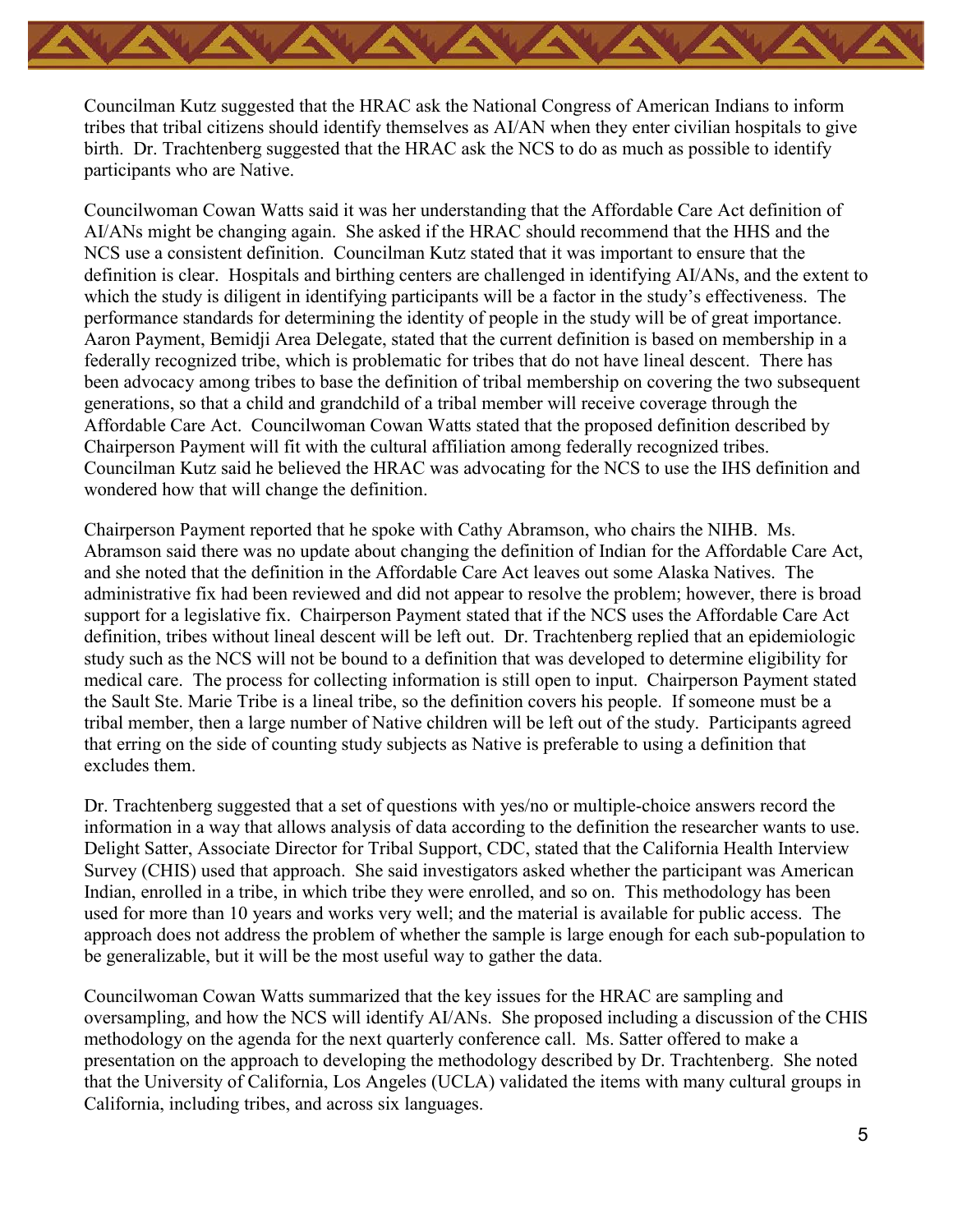

#### **March 21, 2014**

The HRAC teleconference call on March 21, 2014, began with Councilwoman Cowan Watts calling the meeting to order once a quorum was reached.

Dr. J. Nadine Gracia, Deputy Assistant Secretary for Minority Health, and OMH Director, noted that nominations were currently under review for the HRAC's vacant seats. The goal is to appoint the new members prior to the annual meeting in June. She also reported that:

- Mayra Alvarez has joined OMH as the new Associate Director, after serving at the HHS Office of Health Reform. She will now be leading OMH initiatives related to the Affordable Care Act;
- OMH has developed four infocards featuring young adults of color to increase young adult awareness and enrollment in the Health Insurance Marketplace. The infocards are available on the OMH website, and they feature young adults who are Native American, African American, Latino, and Asian American;
- Some of the Regional Health Equity Councils (RHECs) of the National Partnership for Action to End Health Disparities (NPA) have identified Affordable Care Act outreach as a priority area and have been holding community education sessions to help inform community members about provisions of the Affordable Care Act. The Southeastern Health Equity Council conducted Affordable Care Act enrollment outreach at the North Carolina Indian Unity Conference;
- A member of the Region VI RHEC is working to establish a work group of AI/AN representatives from all of the RHECs. The goal is to identify and work across RHECs to address key concerns of Native communities and to increase their membership and participation in the RHECs; and
- The OMH Resource Center is establishing a technical assistance resource center for institutions of higher education, in particular, minority-serving institutions, to include Tribal Colleges and Universities and American Indian and Alaska Native Serving Institutions.

Councilwoman Cowan Watts called for a motion to approve the minutes of the September 2013 and February 2014 meetings. Chairperson Payment moved to approve the minutes of both meetings. Dr. Jay Butler, Alaska Area Alternate, seconded the motion. Councilwoman Cowan Watts called for questions, concerns, or amendments. Hearing none, she called for a vote. The motion passed unanimously.

Councilman Chester Antone, Tucson Area Delegate, and Chairperson Payment provided an update from the Secretary's Tribal Advisory Committee (STAC). Councilman Antone stated that contract support costs were one of the main issues discussed at the February 2014 meeting. Chairperson Payment noted that Secretary Sebelius informed the STAC that Dr. Yvette Roubideaux, Acting Director, IHS, had advocated against the recommendations to cap contract support costs. Chairperson Payment reported that he reminded the Secretary of the trust obligations and reviewed the shortfall in funding for members that are exempted from the Affordable Care Act but do not live near an IHS facility. The Secretary stated that Medicaid was an option for those individuals. Chairperson Payment noted that many states are not participating in the Medicaid expansion, and Medicaid is predicated on income eligibility, which is not the case for IHS. Chairperson Payment stated that the definition of Indian has not been corrected in the Affordable Care Act. This affects individuals who are descendant members and not enrolled members. HHS suggested a legislative fix. The STAC felt that HHS should have the administrative authority to adopt the Medicare definition of Indian, which applies to a tribal member and the two generations that are born after that tribal member. Chairperson Payment stated that the STAC reiterated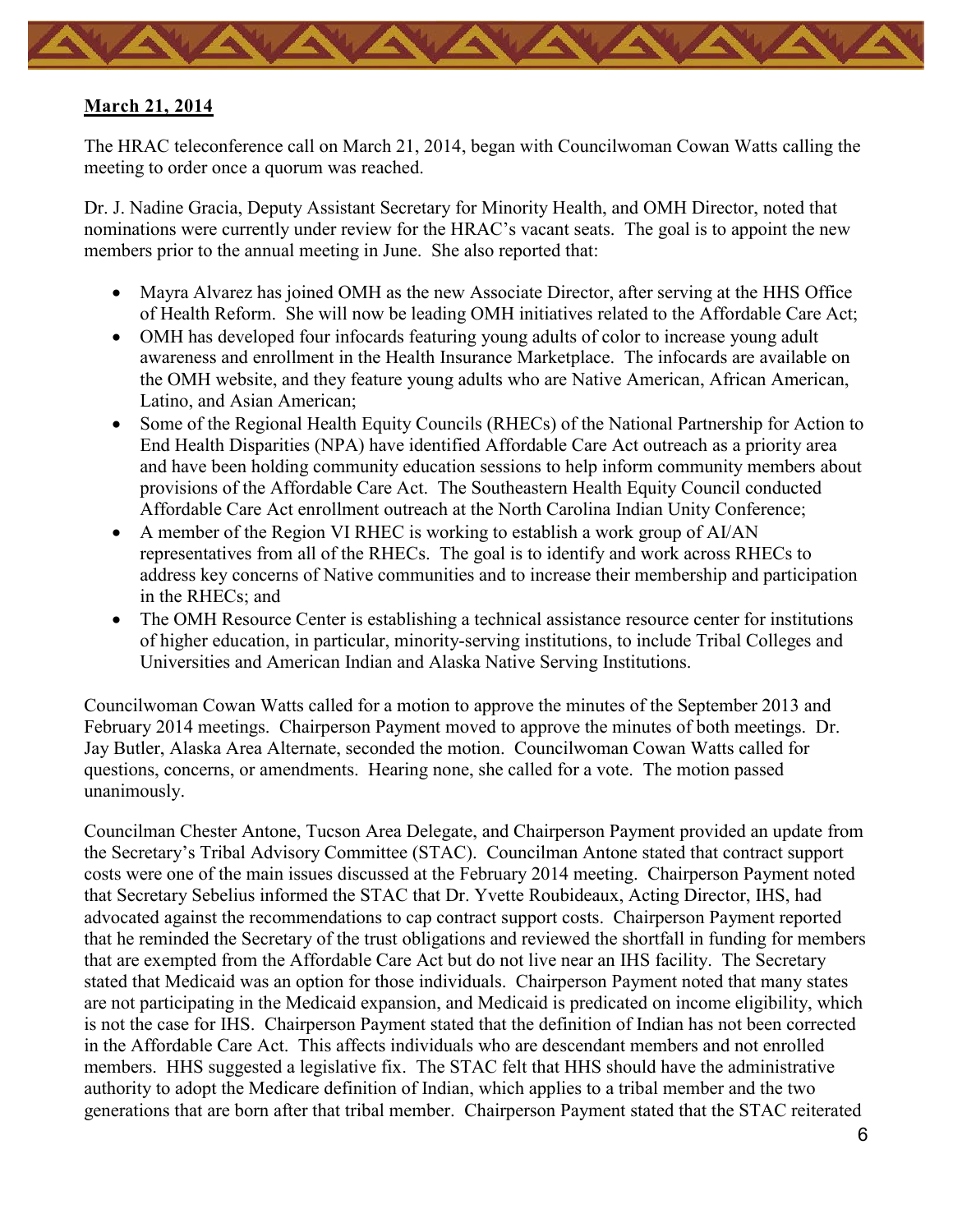

its requests for forward funding for veterans health and non-discretionary funding for IHS. The STAC has some momentum on this issue and should continue to make those requests.

Councilwoman Cowan Watts asked if HRAC members wished to remove, elevate, or add anything to the HRAC priorities list. Violet Mitchell-Enos, Director of Health and Human Services for the Salt River Pima-Maricopa Indian Community in the Phoenix Area, noted that caring for members who have dementia or Alzheimer's disease is a challenge within the Salt River Tribe. The relationship between those conditions and diabetes or other types of chronic illness is not known. If managing these conditions is a challenge for other tribes, Ms. Mitchell-Enos said she would like to see the issue included in the research priorities. Councilman Kutz expressed interest in discussing dementia and Alzheimer's disease at a future meeting. He suggested that the HRAC members determine whether this is an issue in their communities.

#### **June 23, 2014**

The HRAC held its annual in-person meeting for FY 2014 on June 23, 2014, in Rockville, Maryland. Councilwoman Cara Cowan Watts opened the meeting and confirmed a quorum, after which time Chairperson Payment provided an opening blessing. Following welcoming remarks from Co-Chairs Cowan Watts and Kutz, Councilwoman Cowan Watts reviewed the provisions and exemptions of FACA, as the HRAC operates under an exemption from the FACA identified in the Unfunded Mandates Reform Act of 1995.

Dr. Gracia reminded the group of the two vacancies on the Council for which OMH was actively pursuing nominations; and she announced that Rick Haverkate recently joined OMH as a Public Health Advisor and AI/AN Health Policy Lead. He will serve as Executive Secretary of the HRAC and as staff liaison to the White House Initiative on AI/AN Education. Mr. Haverkate will also support Dr. Gracia on intradepartmental tribal committees and councils and other initiatives.

Dr. Gracia assured council members that the HRAC remains a priority for OMH. To that end, Dr. Gracia requested the Council's input on strengthening communications to ensure that Council members have access to information disseminated by OMH and can inform OMH of opportunities for collaboration.

Dr. Roubideaux addressed the Council by video, expressing IHS's belief that tribal consultation and partnerships are an integral part of research efforts in Indian Country. Stating that IHS is not authorized or funded to do research, she indicated that research and evaluation help IHS deliver high-quality, evidence-based care and help IHS see the impact of their programs. She commented on IHS's Institutional Review Board (IRB), work with TECs, and support of the Native American Research Centers for Health (NARCH) initiative. Dr. Roubideaux also stated that IHS is continuing to look for opportunities to work with academic and research institutions in formal, research-related arrangements, noting existing memoranda of understanding.

During the *Business Items* portion of the agenda, a motion was unanimously passed to approve the minutes of the March 31, 2014, quarterly conference call; nominations for the Co-Chair positions were called and resulted in a unanimous vote that elected Councilman Kutz and Chairperson Payment as new Co-Chairs of the HRAC.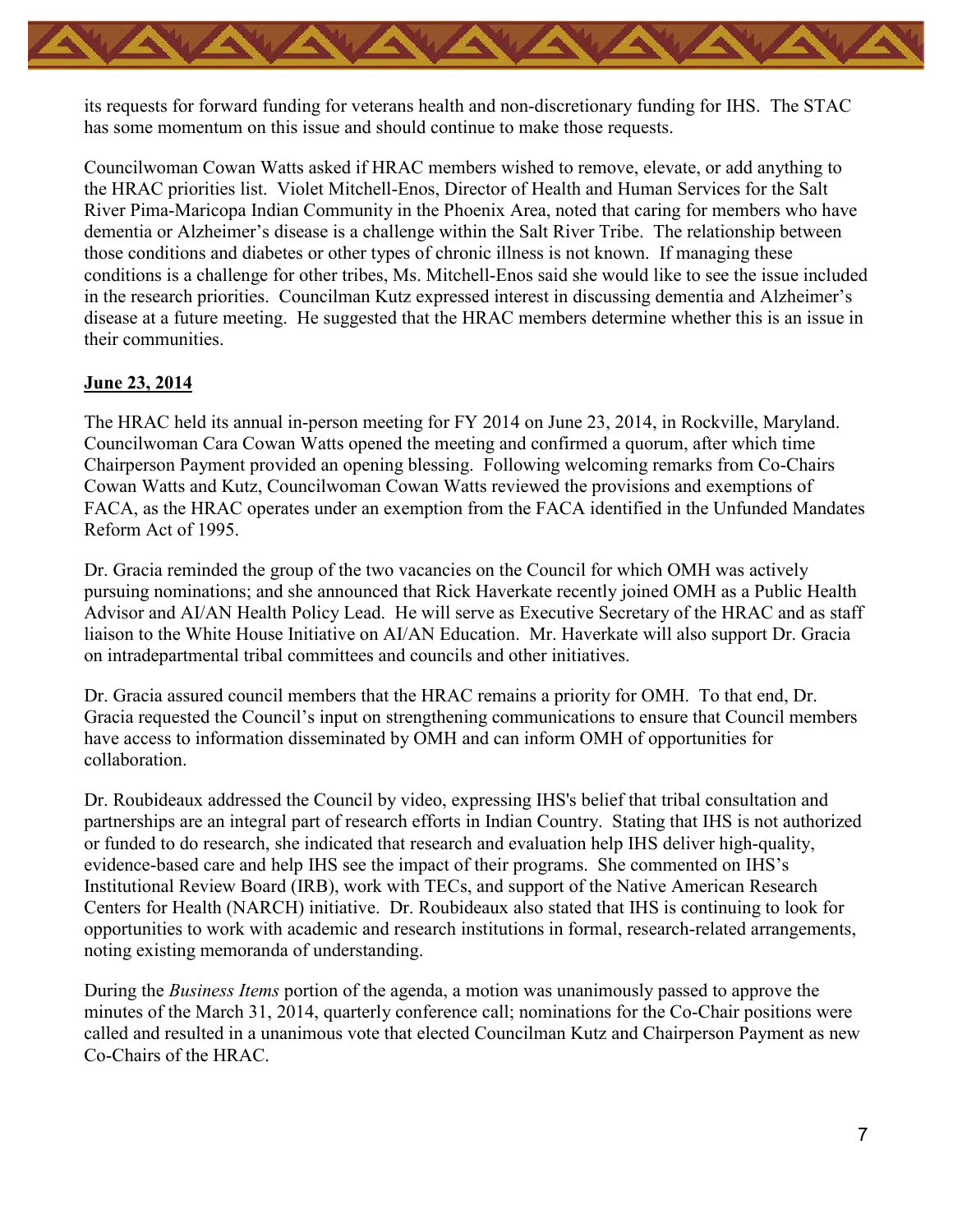

Sheila Cooper, Senior Advisor for Tribal Affairs, SAMHSA, presented on SAMHSA's challenges in obtaining data specific to AI/ANs. She discussed its tribal discretionary grant portfolio and provided other highlights related to SAMHSA activities concerning AI/AN populations. She also indicated that SAMHSA's Tribal Technical Advisory Committee (TTAC) was revising its charter and SAMHSA's Tribal Consultation Policy. Following the presentation, various council members echoed the need for AI/AN-specific data and increased access to tribal data. The group discussed the prevalence and impact of suicide on tribal communities. Other topics included the use of wrap-around services and racial misclassification on death certificates.

Ms. Mitchell-Enos and Councilman Kutz provided information supporting the need for research in the area of dementia/Alzheimer's disease in AI/AN communities. Councilwoman Cowan Watts proposed adding this issue to the list of HRAC research priorities.

Councilman Kutz provided an update on the STAC, reporting that the Committee is currently working on revising its by-laws and identifying priorities that it would like Secretary Burwell to address. He and Chairperson Payment highlighted several STAC priorities, including the Indian Child Welfare Act compliance; SAMHSA funding; HRSA (concerning needed support for mid-level oral health providers); expansion of tribal self-governance; the Affordable Care Act definition of Indian; and support for the use of priority points for AI/AN HHS grant applicants. They welcomed the HRAC's input on the list of items; and they suggested that the new Secretary's previous experience working with the Office of Management and Budget and the Bill and Melinda Gates Foundation would inform her approach to working with tribal communities. It was suggested in follow-up discussions that a more formal process be established for communications between the HRAC and STAC.

Councilwoman Cowan Watts asked HRAC members to identify two or three research projects that would have the greatest impact on Indian Country if funds were available at the end of the fiscal year. The group agreed on the following: (1) funding for a Native research database/clearinghouse; (2) funding for the Navajo TEC survey; and (3) review of tribal applications that were approved but not funded due to lack of data and then working with the tribe and/or a TEC to collect qualitative data. After reviewing the HRAC's FY 2014 priorities and activities for the upcoming year, participants decided that it would be beneficial for the new leadership at both HHS and the HRAC to have a table that lists: (1) the HRAC priorities; (2) what has been done to request action on each priority, and when; (3) what response was received; and (4) contact information at the relevant HHS agency.

CDR Tracy Branch (OMH) led a discussion on HRAC charter revisions, noting that the HRAC and the other advisory committees have been asked to revise their charters to align with the STAC charter. A work group will be making revisions for the HRAC to review.

The balance of the day comprised updates from numerous federal partners: AHRQ, CDC, HRSA, IHS, and NIH. In addition, Councilwoman Cowan Watts stated that she would report back to the HRAC regarding how the Cherokee Nation handles the issue of an NIH-funded researcher who claimed to be Cherokee conducting research with the Cherokee Nation and Choctaw Nation.

The meeting ended with Councilwoman Cowan Watts confirming that the agenda items had been addressed and indicating that the next steps included the Research Roundtable on June 24, 2014; quarterly conference calls for the full HRAC; and monthly meetings for the charter revision work group. The meeting adjourned with Chairperson Payment offering a closing prayer.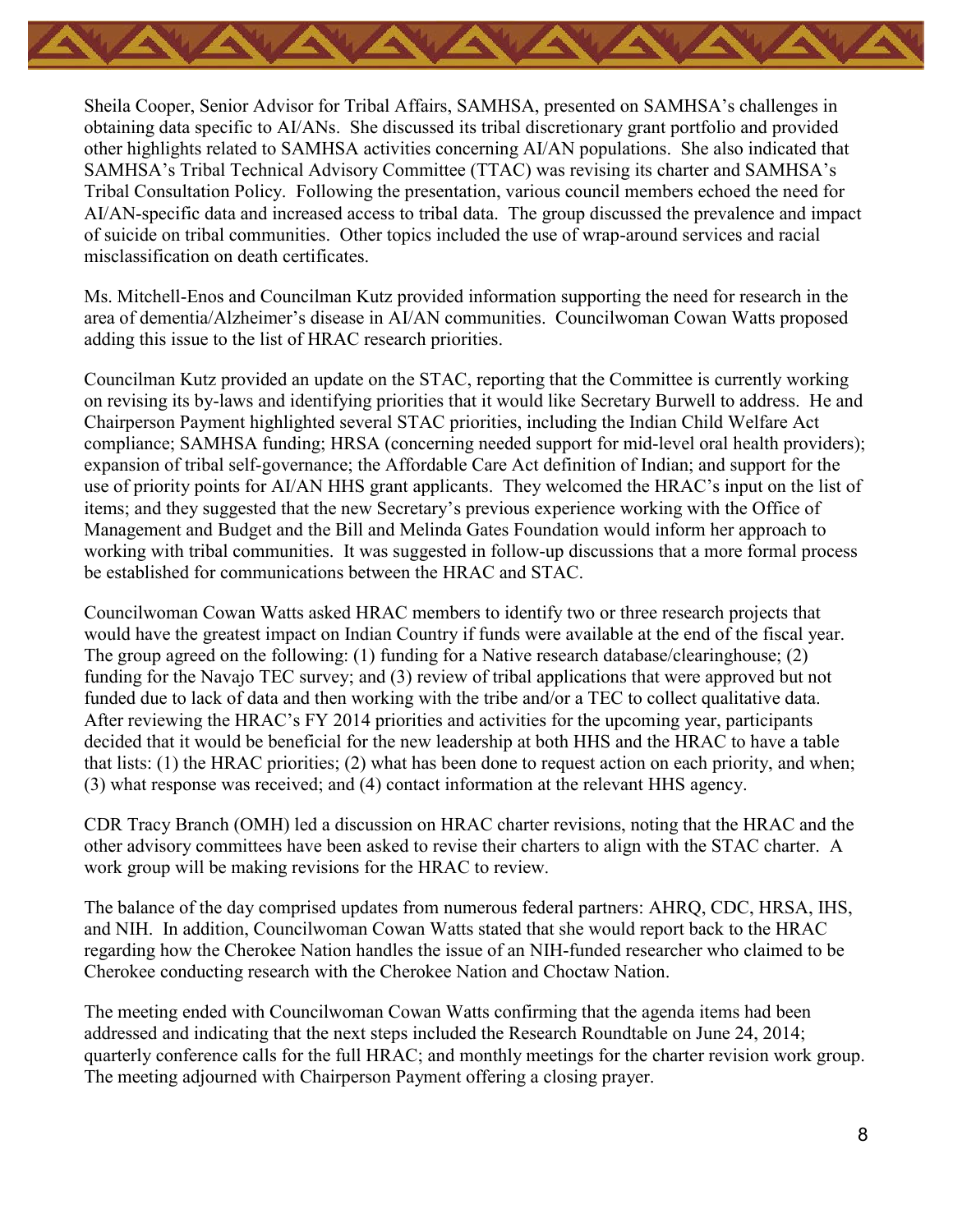



**HRAC Members at June 2014 Meeting**

#### **September 12, 2014**

The HRAC teleconference call on September 12, 2014, began with Chairperson Payment and Mr. Haverkate calling the meeting to order.

Dr. Gracia welcomed the attendees on behalf of OMH and noted that the HRAC contributions to AI/AN health research priorities provide the Department with more meaningful insight into tribal communities. She noted that the HRAC charter is an important part of the HRAC, and a work group will review the charter and make recommendations to OMH. She stated that she is looking forward to working with the work group and the HRAC to complete the charter.

Mr. Haverkate stated that he has been meeting with Dr. Gracia on a regular basis. Dr. Gracia and OMH are committed to supporting health research for AI/AN communities. OMH has reviewed the priorities identified by the HRAC and will be working to help support these priorities. He would like to work with the Co-Chairs and HRAC members to develop a logic model for the HRAC.

Chairperson Payment reminded the HRAC that there is a current list of priorities and then additional suggestions identified during the Research Roundtable. He commented that some of the priorities overlap and that the group should develop a way to merge them into one list. He added that he supported the idea of a logic model for identifying tasks and timelines.

Dr. Yvonne Maddox, Acting Director, National Institute of Minority Health and Health Disparities, NIH, reported that NIH has had several meetings with AI/AN scientific leaders and physicians. She noted that NIH will hold an AI/AN Research Symposium in November during Native American Heritage Month. Scientists will be invited to discuss the challenges of being an AI/AN researcher. She stated that they would like for the HRAC to be represented at the event.

Chairperson Payment commented that one of the HRAC priorities is the Native research database/clearinghouse. He noted that a lot of current work relates to studying American Indians as well as studies conducted by American Indians.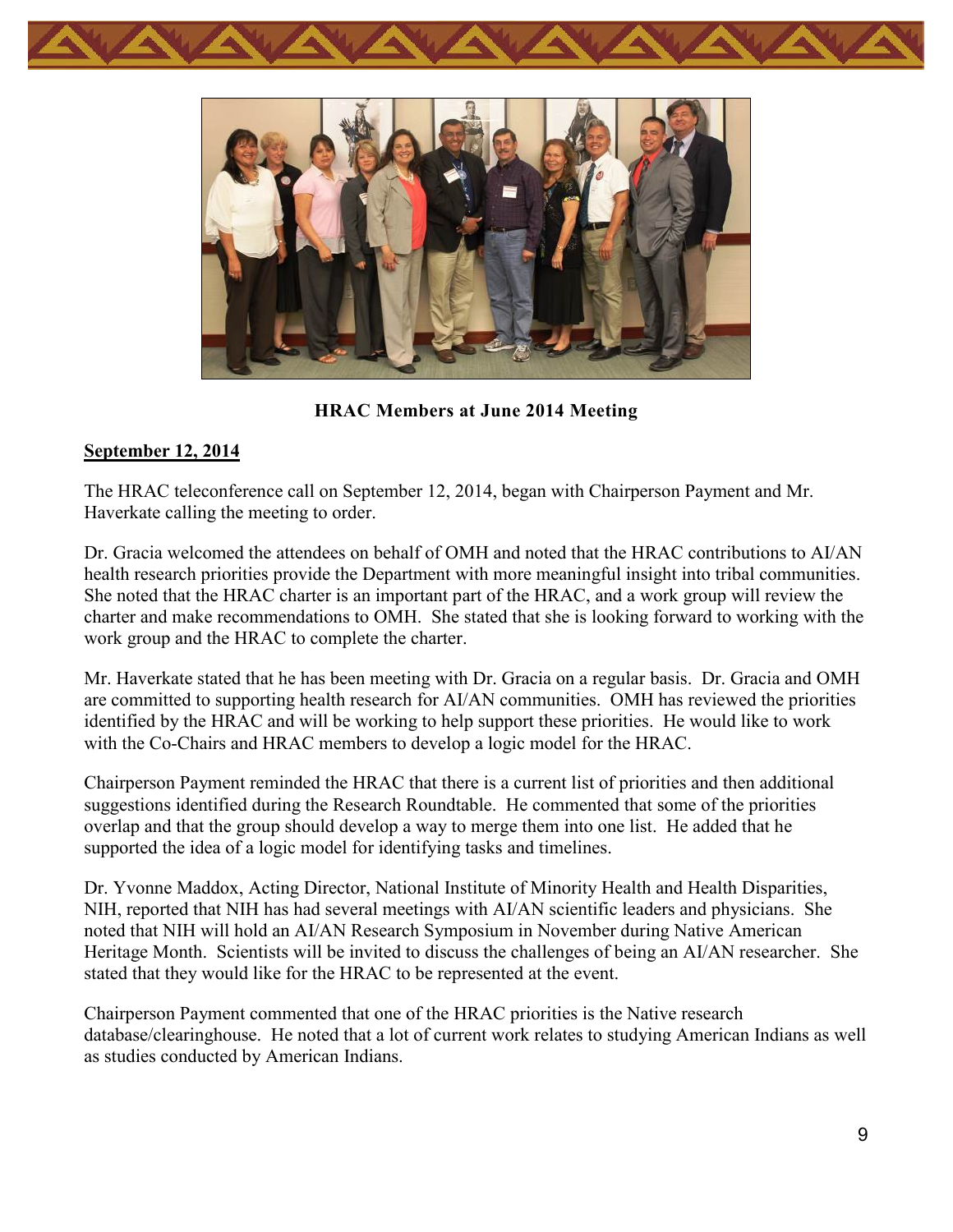

Chairperson Payment stated that it sounded like HRAC has a ready subcommittee in the formation with a focus on data collection. He asked Dr. Malia Villegas, National At-Large Member Alternate, if she would be willing to facilitate a process with partners to consolidate the different data points. He will also be involved in the process to help achieve this goal. Dr. Villegas agreed and indicated that the starting place would be looking at the Westat report from 2007 where extensive data were compiled on all the existing AI/AN data sets.

Dr. Villegas also suggested that the HRAC begin developing one-pagers related to some of the HRAC priorities as a way to move forward with identifying existing resources and policy recommendations.

Ms. Mitchell-Enos commented that there has been a lot of discussion on genetics data and biobanking. Chairperson Payment reported that at a CDC consultation session the issue of human samples and appropriate use and disposition of samples were discussed. He noted that one item to be considered is the cultural perspective. For example, in the Anishinaabe culture, a person's hair should be protected and bodily fluids should be handled in an appropriate and culturally sensitive manner. Ms. Mitchell-Enos stated that she did not see allowance for Native researchers. In the past it has been primarily non-Native researchers looking to do genetic research. She noted that tribes can develop an agreement on how samples will be handled for research, but the challenge is for tribes to get federal agencies to agree that the tribes maintain data ownership when federal funding is secured. She suggested that the HRAC relook at the issue of human sampling and research.

# <span id="page-11-0"></span>**RESEARCH ROUNDTABLE**

The HRAC Research Roundtable, held on June 24, 2014, in Rockville, MD, brought together HRAC members, Native health researchers, TEC representatives, and federal partners to discuss research priorities in Indian Country. Councilwoman Cowan Watts welcomed attendees and then introduced Councilman Kutz. Councilman Kutz offered an opening blessing, followed by participants' selfintroductions. On behalf of OMH, Dr. Gracia and Mr. Haverkate gave opening remarks.

Mr. Haverkate provided an overview of OMH activities, followed by an overview of the history and purpose of the HRAC.

Robert McSwain, Deputy Director, IHS, welcomed tribal leaders, tribal researchers, and federal partners to the meeting and IHS. He emphasized the importance of updating tribal leaders on research, acknowledged that research in the field entails challenges, and highlighted IHS collaborations with agencies throughout HHS that conduct research on issues important to Indian Country.

Concerning the issue of data sharing/ownership facing tribes, the HRAC heard brief presentations from representatives of TECs, Native researchers, and HRAC members. The presentations identified a range of current issues that could be presented to Secretary Burwell, as well as be used to further the HRAC's priorities. Among the challenges cited included explaining the difference between research data and public health data to tribal councils; getting state legislatures to recognize tribal organizations; states not recognizing TECs as public health authorities; racial misclassification; timeliness of HHS responses to questions from the HRAC; data gaps due to states upgrading electronic infrastructures; inconsistencies in the way that states collect data that result in persistent discrepancies; TECs' lack of infrastructure, capacity, and funding; the federal government's lack of a research policy and research infrastructure for tribes; and the need for local-level data. Appreciation was expressed to Dr. Roubideaux for developing the template that TECs can use to enter into a data-sharing contract with IHS; and Councilwoman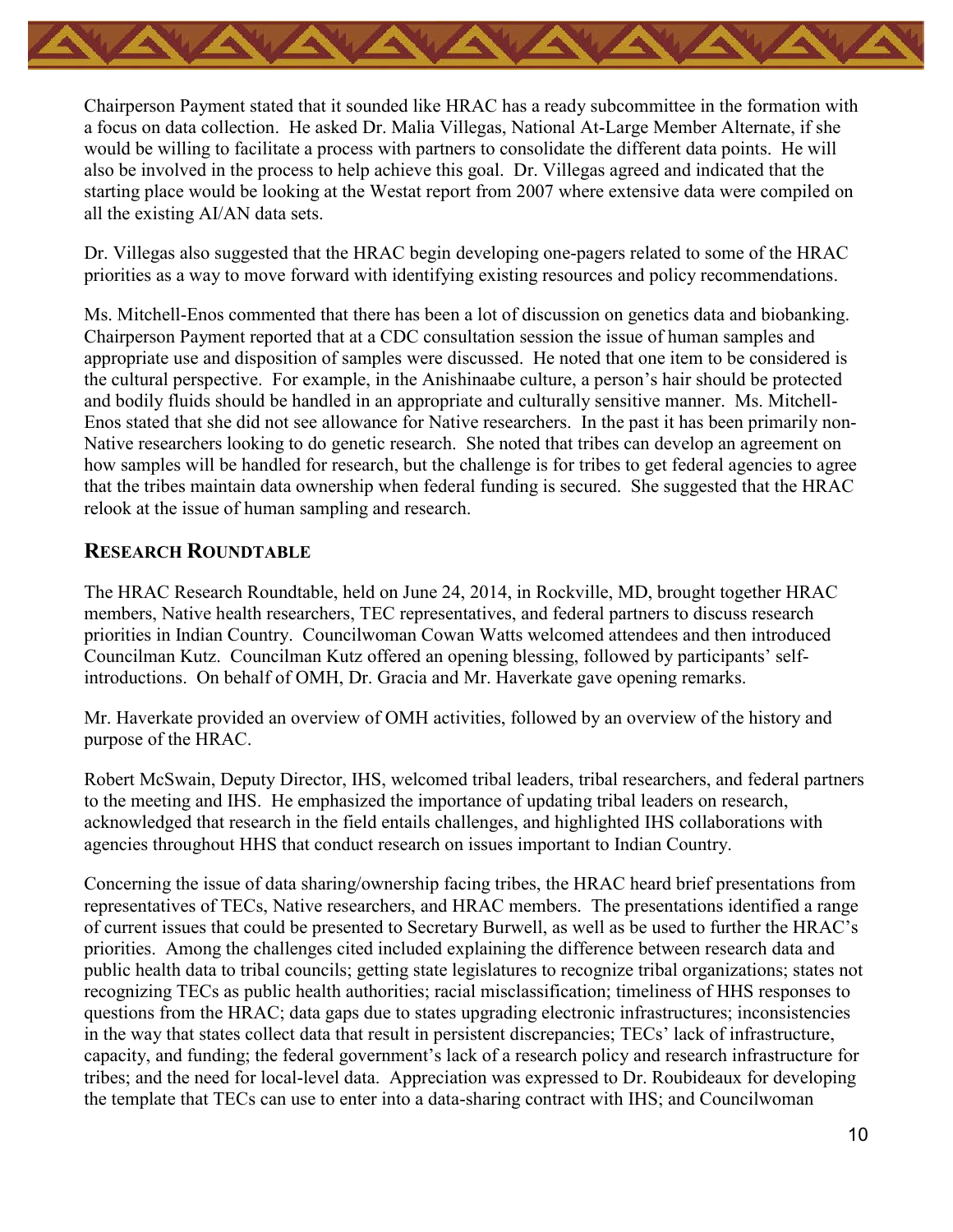Cowan Watts noted that HRAC advocacy for basic research infrastructure had emerged as a new issue during this discussion.

Delight Satter (CDC) and Teshia Solomon, PhD, University of Arizona, Arizona Study Center, served as presenters for the National Children's Study (NCS) session. Noting the HRAC's concerns about the lack of quality survey data on AI/AN populations, Ms. Satter presented the methodology used in the California Health Interview Survey (CHIS), which is a collaborative project of the UCLA Center for Health Policy Research, the California Department of Health Services, and the Public Health Institute. The CHIS surveys 55,000 households every two years, with high participation rates from AI/ANs. This is the only survey in the country that captures subpopulations of AI/ANs and Asians.

For her portion of the presentation, Dr. Solomon first noted that the National Academy of Sciences had recently released a report with concerns about the NCS that resulted in NIH putting the main study on hold, and she suggested that the HRAC may want to advocate for a role in the planning efforts for moving forward. Dr. Solomon reported on work the Arizona Study Center performed under the NCS, a geographic sampling of three counties for the NCS—Maricopa County, Apache County (Navajo Nation), and Pinal County—and the challenges they faced in trying to develop a subsequent toolkit to enhance the recruitment and retention of AI/AN participants. Dr. Solomon agreed to send a copy of the toolkit to the HRAC.

Next, Councilwoman Cowan Watts invited Native researchers and TEC representatives to propose research topics that the HRAC could consider recommending to HHS. Topics ranged from having a Native research database/clearinghouse, to environmental justice, to the need for basic research infrastructure for Indian Country, to the social determinants of health, among others. Councilwoman Cowan Watts also asked researchers to identify "shovel-ready" projects that end-of-year funds could support. That discussion resulted in the identification of various projects, including completion of the NCS toolkit, supplemental funding for the NARCH to enhance existing training/projects; projects that support indigenous healing and nutrition; establishing a field-based public health education and training center; and reinstatement of the NIH Science Education Partnership Award. Councilwoman Cowan Watts proposed to add the totality of suggestions researchers offered to the HRAC's list of potential projects and have the Council prioritize the list during subsequent conference calls.

After discussing the issue of an NIH-funded researcher who claimed to be a Cherokee Nation citizen and conducted a study without IRB approval, the group shifted its discussion to the problem of prescription drug use/abuse among children and adults in Indian Country. The latter discussion resulted in Councilwoman Cowan Watts proposing to add the following items to the HRAC priorities: (1) research on the prevalence of prescribing behavior-modifying medications for children and adults; and (2) research on abuse of prescription medications.

The meeting closed with Councilwoman Cowan Watts thanking HRAC members, researchers, and staff for a productive meeting.

#### <span id="page-12-0"></span>**OUTREACH ACTIVITIES**

The HRAC members conducted outreach throughout the year to share its priorities and recommendations, provide updates to tribes on HRAC activities, and to gather feedback and input from tribes and tribal communities regarding research issues, concerns, and priorities. An HRAC update was provided at the Oklahoma City Area Indian Health Board Quarterly Meeting in Shawnee, Oklahoma, on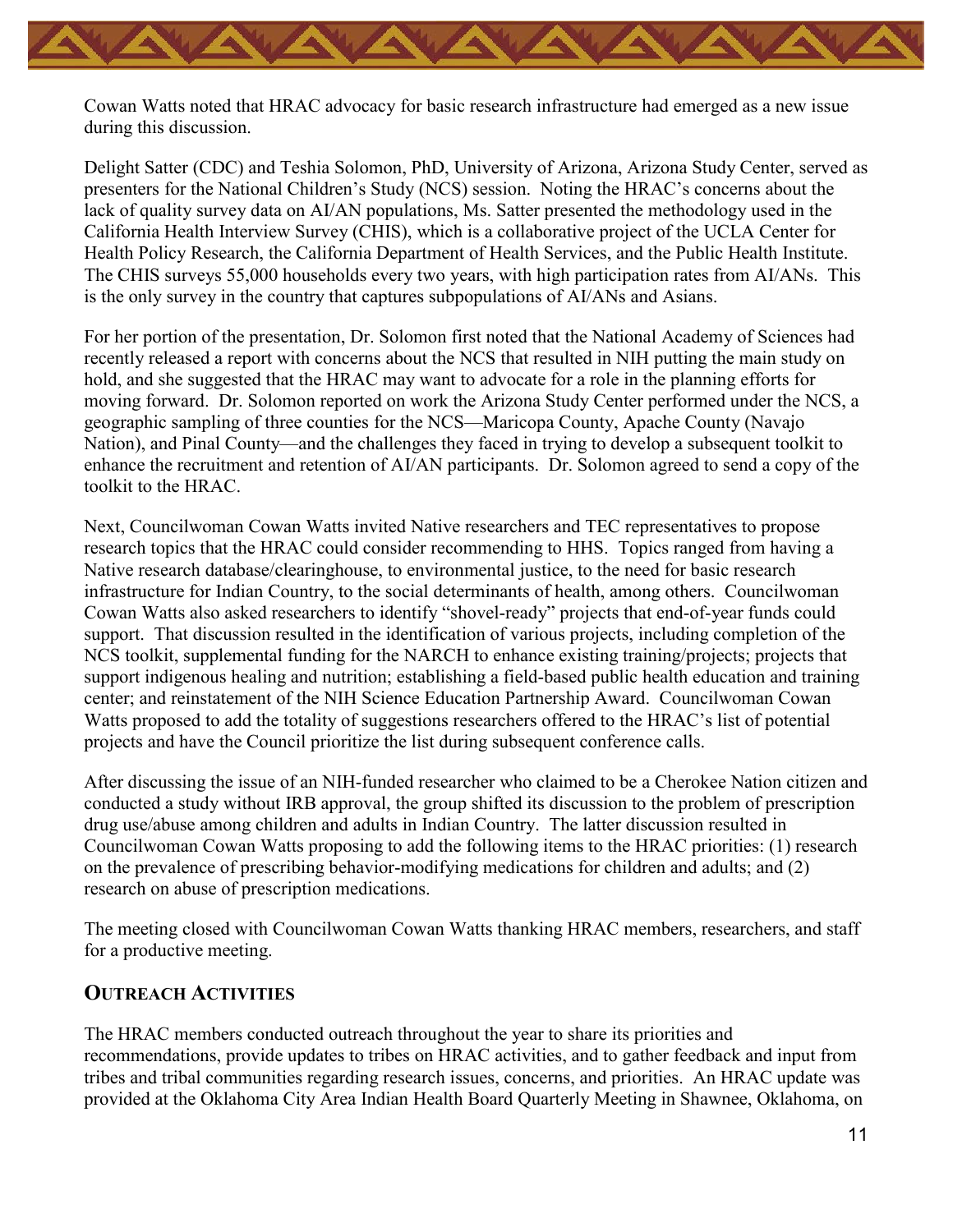

January 14, 2014. Councilman Antone attended the 16th HHS Annual National Tribal Budget Consultation Session on March 7, 2014, in Washington, D.C. and presented testimony on behalf of the HRAC. Updates on the HRAC were also provided during HHS Regional Tribal Consultations in the spring of 2014.

#### <span id="page-13-0"></span>**ANNUAL HEALTH RESEARCH REPORT**

The HRAC produced its Annual Health Research Report, a compilation of findings related to important health research topics in AI/AN communities. This report is utilized as a resource to share research findings, topics, and available federal programs with tribes.

# <span id="page-13-1"></span>**RECOMMENDATIONS TO HHS**

The HRAC submitted recommendations to HHS via testimony on March 7, 2014, on issues of concern from the tribal communities that the HRAC represents. The recommendations that were submitted are provided below.

# <span id="page-13-2"></span>**TRIBAL EPIDEMIOLOGY CENTERS' PUBLIC HEALTH AUTHORITY STATUS**

TECs are having difficulty gaining access to data sets held by state governments even though the Affordable Care Act established TECs as "public health authorities" as that term is defined in the Health Insurance Portability and Accountability Act of 1996 (HIPAA). The Affordable Care Act also provided new statutory authority for IHS-funded TECs to access "data, data sets, monitoring systems, delivery systems, and other protected health information in possession of the Secretary."

Access to state-maintained data sets is particularly important given the high rates of misidentification of AI/ANs in most state data and resulting publications and use of misinformation concerning AI/AN health status and access to health services. Access to state data sets, such as vital statistics records and Pregnancy Risk Assessment Monitoring System, is important because access to IHS-provided services varies greatly within the IHS delivery system and many service areas do not have access to IHSoperated hospitals or IHS specialty providers. This means IHS data alone is incapable of reflecting an accurate picture of AI/AN service utilization and health status in those states.

The HRAC recommends that the Secretary send a letter to the governor of each state identified as failing to comply with Affordable Care Act and HIPPA regulations and their departments of health requesting that they facilitate TECs' access to state data and data sets for the purposes of assessing and reporting the health status of AI/ANs in each state for health program and facility planning. Furthermore, when TECs access state data, fees charged should not be higher than those paid by other governmental entities. The HRAC respectfully requests that states be encouraged to work with the TECs to provide comparable data on health status of the general population for benchmarking and to track progress in eliminating health disparities. The HRAC also asks that TECs have a place, such as the Office of the Secretary, where they can report any further difficulties in accessing the data and that states be made aware of this reporting mechanism.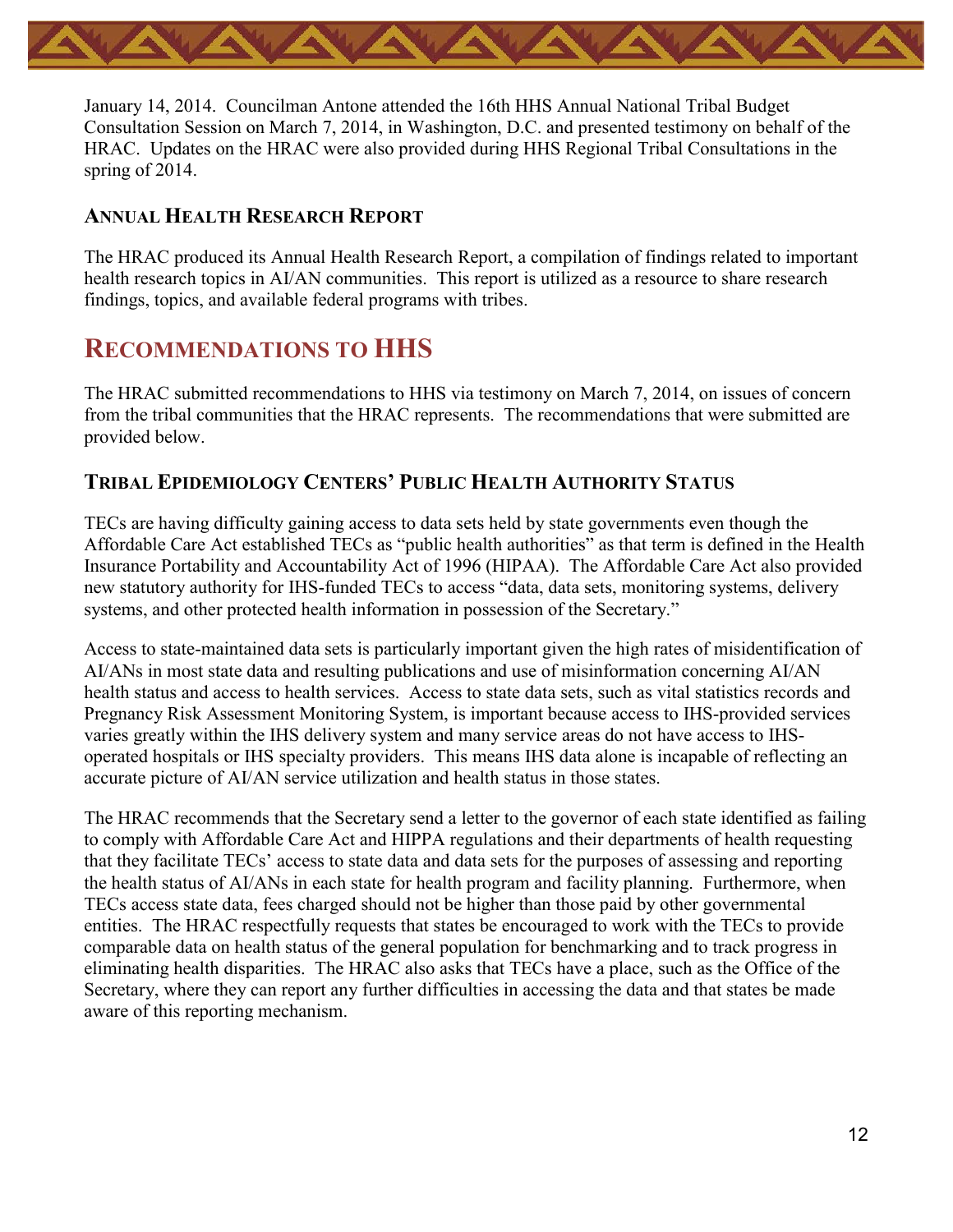<span id="page-14-0"></span>

#### **NATIONAL CHILDREN'S STUDY**

While the HRAC fully supports the intent and purpose of the NCS, the study could have more meaningfully included the participation of tribal nations and the AI/AN community. Tribal consultation should have been required before the study was planned and funding committed in a manner consistent with longstanding federal policy. Consultation should also be utilized at each new stage of the study so that local tribes are consulted during the planning phase.

The HRAC believes there is still an opportunity at this stage of the NCS to implement the following recommendations:

- Health research participants defined as AI/AN must present proof of enrollment from a federally recognized tribe as provided in the current "Indian Entities Recognized and Eligible to Receive Services from the United States Bureau of Indian Affairs" or meet the Bureau of Indian Affairs (BIA) definition of AI/AN as provided by a "Certificate of Degree of Indian Blood." Selfidentification is not adequate;
- Oversampling of AI/AN populations should be done through the inclusion of AI/AN majority hospitals and clinics in any data set to improve understanding of disparate infant mortality rates and childhood death and disability. Data are needed to determine the root causes of these disparities and to develop effective intervention strategies and programs;
- Sampling protocols promised by the NCS, including preservation of DNA and tissue samples, must be followed and tribes must be consulted before, during, and after as ongoing partners;
- Commitment to tribal sovereignty must be kept;
- De-identification of data must be reviewed with tribes; and
- A data-sharing agreement with tribes must be established before the local study commences.

#### <span id="page-14-1"></span>**GENERAL RESEARCH RECOMMENDATIONS**

The HRAC is acutely aware of the high and disproportionate rates of morbidity and mortality experienced by AI/ANs; therefore, many of the recommendations focus on addressing the health disparities that continue to plague Indian Country. Additionally, the HRAC would like to recommend that HHS increase its activities to address the suicide epidemic in AI/AN communities, including research of the root causes of the epidemic.

To address the health concerns identified by the HRAC, research should focus on: data quality and accuracy to address under-representation of AI/ANs in population health data; the lack of access to health care services for AI/ANs in both rural and urban settings; lack of incorporation of traditional health care practices and traditional diets; the efficacy of health promotion/disease prevention activities; and the lack of health insurance coverage for AI/ANs. The HRAC has identified and recommends several research priorities (list is not prioritized), including:

- Quantification of chronic disease prevalence (e.g., cancer, heart disease, diabetes) and associated risk factors (e.g., obesity, diet, physical activity) through sustained support of prospective studies among AI/AN populations;
- Chronic disease risk factor reduction;
- Intentional and unintentional injuries reduction;
- Hypertension evaluating methods to improve awareness and treatment of hypertension;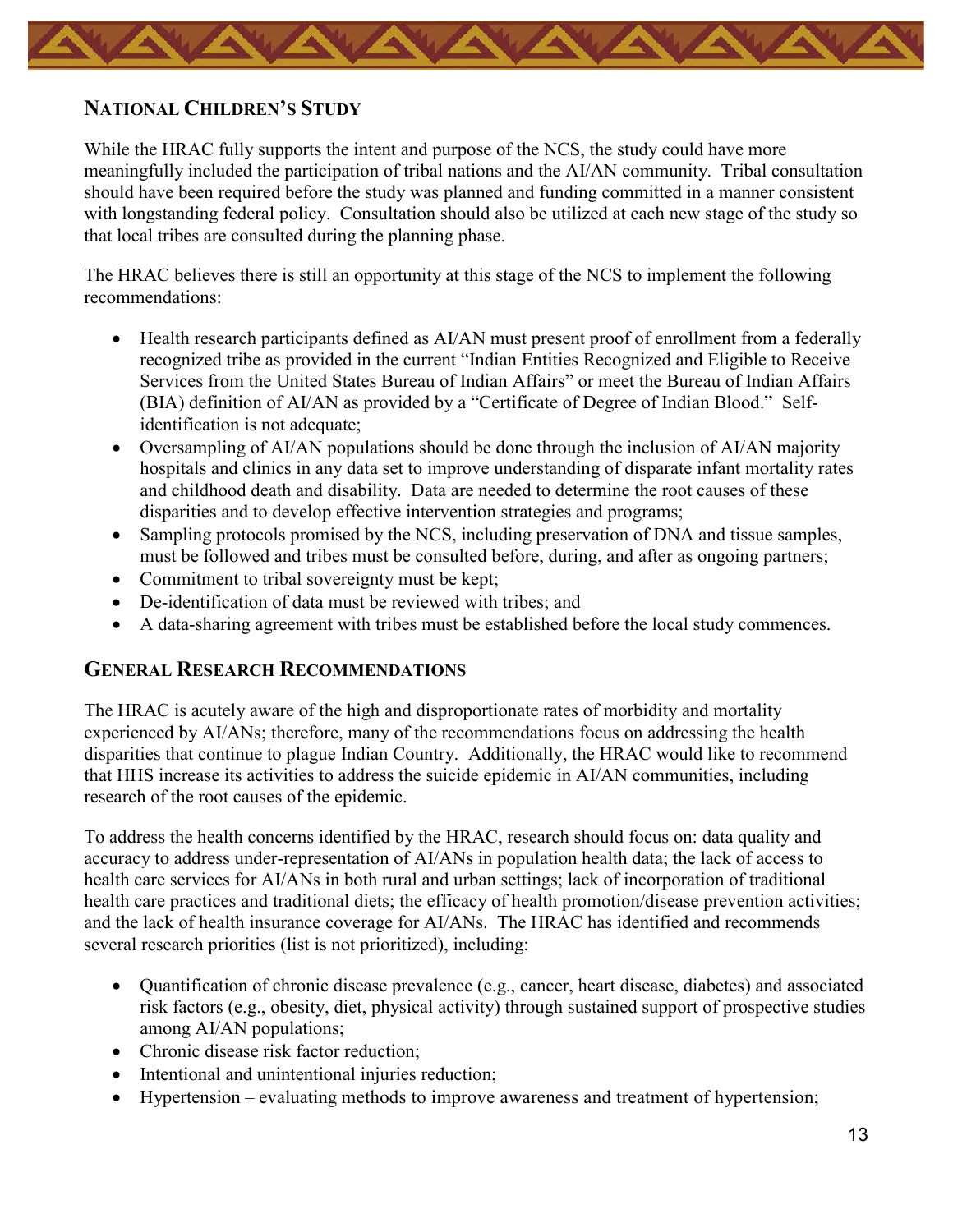- Stroke prevalence/prevention;
- Methamphetamine prevalence/prevention;
- Evaluation of the use of emerging technology (such as telemedicine, electronic health records, health information exchange, etc.) for the provision of care;
- Health services research (such as utilization of prenatal care; preventable hospitalizations; emergency room utilization, etc.);
- Autoimmune disorders research:
- Suicide prevention;
- Readiness of tribal governments for public health accreditation; and
- Health care reform impact and effectiveness evaluation.

In addition, efforts should be made to support research aims that attempt to understand exposure to risk and vulnerability over the entire lifespan due to social determinants such as social exclusion, marginalization, and inequality. Research should address the complex interactions between health determinants and long-term exposure to risk unique to AI/ANs as an indigenous population resulting from misguided federal Indian policy.

It is important to stress that all research conducted should be evidence-based, and to the extent possible, community-based participatory research. Tribal governments are the rightful owners of their respective data, and therefore, all efforts should be undertaken to ensure tribal governments are consulted before such data are shared with any entity. In addition to health concerns and research priorities, many barriers exist regarding research activities in Indian Country. These barriers could be addressed by:

- Increasing cultural sensitivity among researchers;
- Increasing the number of AI/AN researchers (possible avenue is through additional funding through the IHS Health Professions Scholarship Program and Loan Repayment Program, and CDC and NIH, specifically, for research positions);
- Improving the accuracy of data related to AI/ANs and the interoperability of data among HHS operating and staff divisions;
- Increasing the amount of available comparative data. (When research includes a comparison of racial or ethnic data that does not include AI/ANs, the HRAC recommends that HHS make oversampling a priority to provide these data for comparison);
- Improving infrastructure among tribal governments to increase tribal capacity to carry out research and/or implement recommendations identified through research;
- Increasing the amount of community-driven research;
- Providing IHS with a research funding line item to support research by and for AI/ANs; and
- Holding a consultation with tribes for the purpose of developing a department-wide policy on data management in Indian Country.

Additionally, one of the most beneficial improvements would be to establish single data sources. As an example, the federal government maintains several AI/AN data sources through IHS, BIA, Centers for Medicare & Medicaid Services, CDC, NIH, SAMHSA, U.S. Census Bureau, and others. A single, integrated Internet accessible website with data available to calculate simple statistics, such as incidence and prevalence rates, would assist in identifying areas of focus within AI/AN communities. Additionally, the resource could provide access to published data as well.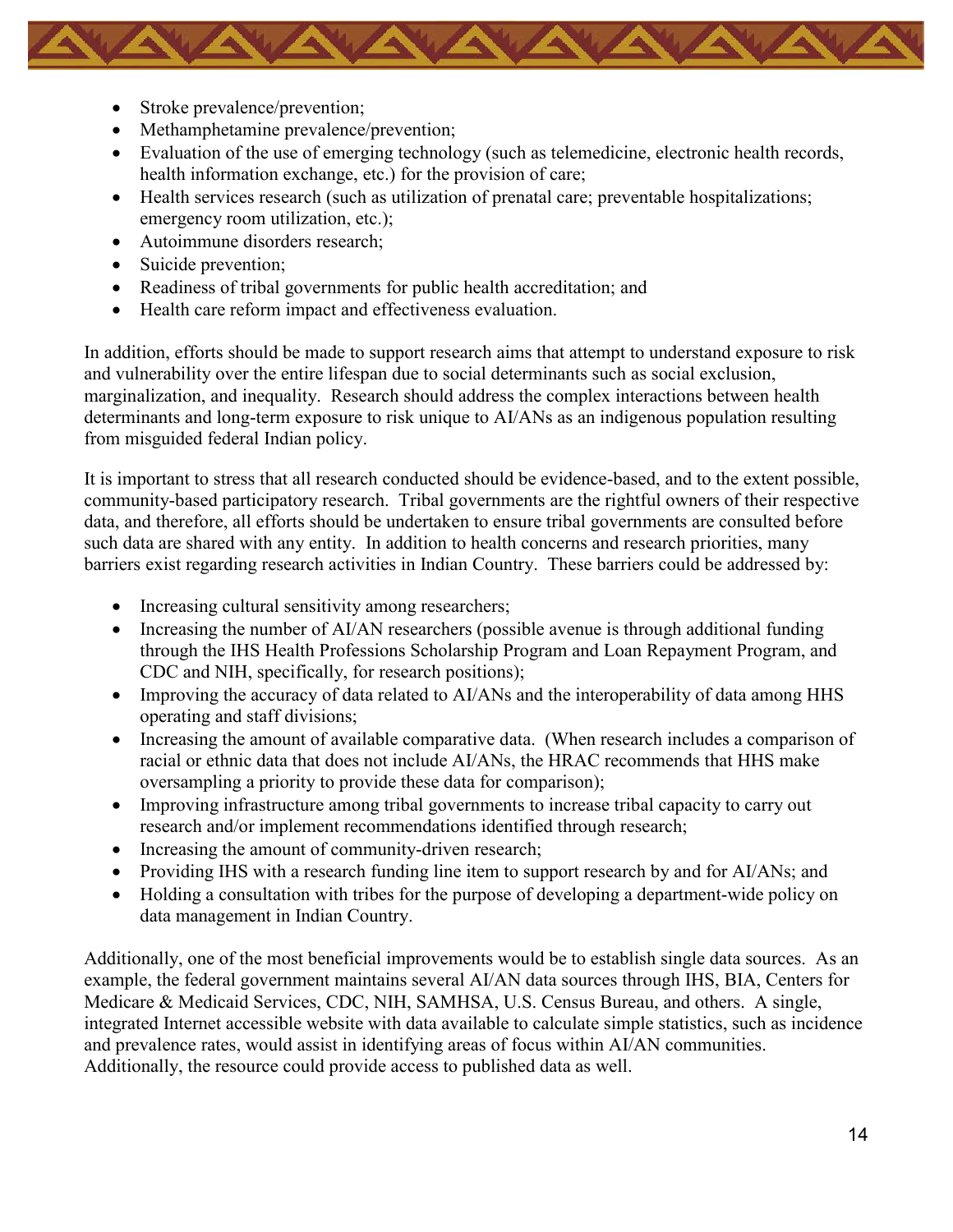

While the HRAC would like to see more grants awarded directly to tribal governments, the HRAC realizes that academic institutions and research organizations are often the most suitable awardees for certain highly technical and advanced research grants. Unfortunately, when academic institutions and research organizations are awarded grants for research affecting AI/AN communities, no uniformity or requirements exist for collaboration and cooperation with tribal governments. The HRAC recommends that grant requirements include demonstrated cooperation and collaboration with tribal governments, such as with the submission of a tribal resolution. While some grant awardees may consider such a requirement too burdensome, numerous resources are available to reduce any burdens on grant awardees. Resources that are readily available to assist include the HRAC, other AI/AN federal advisory bodies, intertribal organizations, area Indian health boards, TECs, and numerous others. The HRAC offers this recommendation, not only because it is the right thing to do, but also because too many times a research project has been rendered useless by the AI/AN community because it was conducted without adequate collaboration or had relied on invalid AI/AN expertise.

The HRAC recommends that agencies allow more time between when the funding opportunity announcement is released and the application deadline. Tribes and tribal organizations typically have internal requirements, such as tribal council approval through a resolution, to meet before developing and submitting a proposal. Tribal Council meetings may only be held monthly, so a 30-day response period to a funding announcement is not enough time. The HRAC also recommends that a "Dear Tribal Leader" letter be sent out as an early announcement before a funding announcement is released to allow additional preparation time.

In addition to requiring tribal collaboration and cooperation as part of grant funding requirements, it is important to use grant reviewers that have demonstrated experience with tribal governments and who are culturally sensitive. Such reviewers can ensure that grant applications include adequate collaboration and cooperation components, as well as evaluate grant applications from the AI/AN community that may have extensive subject matter experience but fewer academic credentials and degrees. The HRAC recommends developing a training module to assist non-Native reviewers.

#### <span id="page-16-0"></span>**NATIONAL INSTITUTES OF HEALTH TRIBAL CONSULTATION POLICY**

The HRAC is encouraged that the NIH has started to address tribal consultation with the Guidance on the Implementation of the HHS Tribal Consultation Policy. However, the HRAC is concerned about the delays in implementation. It is recommended that all tribal leaders be informed of NIH's efforts and receive a copy of the guidance for their review as well as any upcoming consultation opportunities.

<span id="page-16-1"></span>In addition, more focus should be placed on putting AI/AN leadership throughout the NIH to provide advice on issues of importance to Native communities and to ensure tribes are consulted on priorities, research design, and community-based research.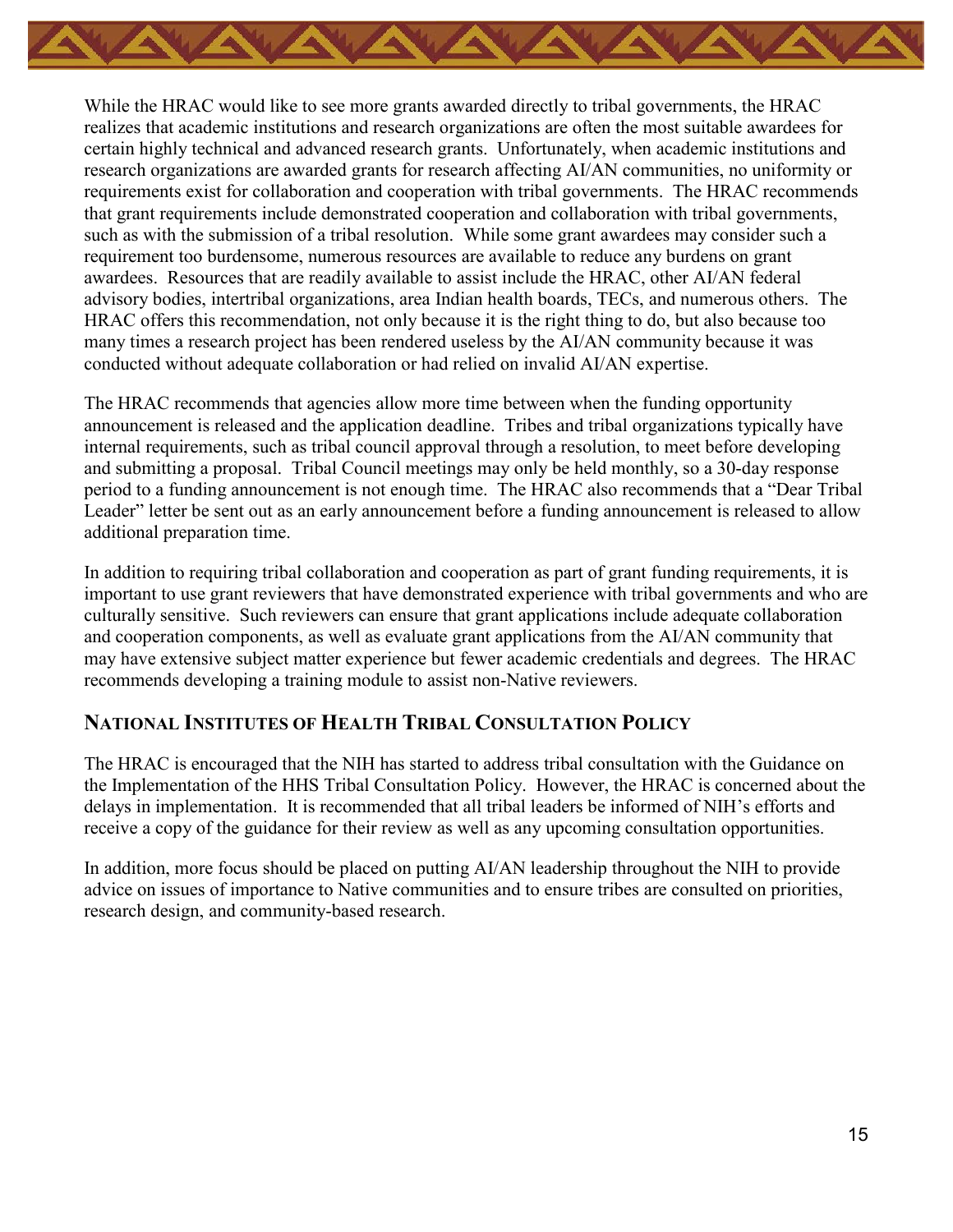# **ATTACHMENT A:**

# <span id="page-17-1"></span><span id="page-17-0"></span>**MEMBER AND PARTNER LIST FOR FY 2014–2015**

# **HRAC CO-CHAIRS**

**Stephen Kutz** Councilman, Cowlitz Indian Tribe  $1055$  9<sup>th</sup> Ave, Ste. A Longview, WA 98632 Phone: (360) 508-6347 Fax: (360) 575-1948 Email: [skutz.health@cowlitz.org](mailto:skutz.health@cowlitz.org)

**Aaron Payment**  Tribal Chairperson, Sault Ste. Marie Tribe of Chippewa Indians 523 Ashmun Street Sault Ste. Marie, MI 49783 Phone: (906) 632-6829 Fax: (906) 440-5937 Email: [aaronpayment@saulttribe.net](mailto:aaronpayment@saulttribe.net)



**HRAC Co-Chairs Stephen Kutz and Aaron Payment**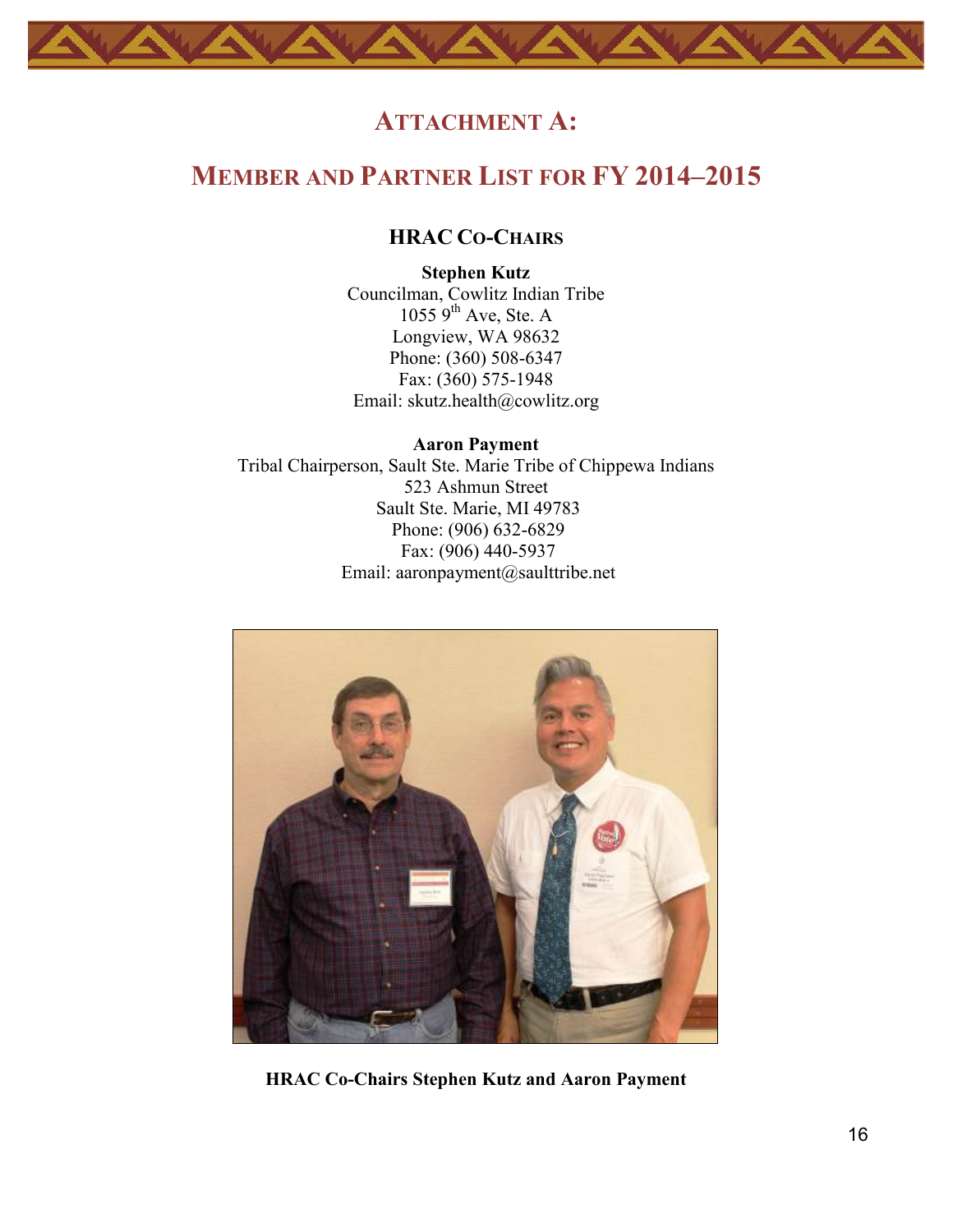

# **MEMBERS**

<span id="page-18-0"></span>

| <b>2014 Area Representatives</b>                                 | <b>2015 Area Representatives</b>                                                                                                                                                              |
|------------------------------------------------------------------|-----------------------------------------------------------------------------------------------------------------------------------------------------------------------------------------------|
| Great Plains Area (formally the Aberdeen Area)                   | <b>Great Plains Area</b> (formally the Aberdeen Area)                                                                                                                                         |
| <b>Delegate: Patrick Marcellais</b>                              | <b>Delegate: Patrick Marcellais</b>                                                                                                                                                           |
| Councilman, Turtle Mountain Band of Chippewa                     | Councilman, Turtle Mountain Band of Chippewa                                                                                                                                                  |
| Indians                                                          | Indians                                                                                                                                                                                       |
| <b>Alternate: John Black Hawk</b>                                | <b>Alternate: John Black Hawk</b>                                                                                                                                                             |
| Chairman, Winnebago Tribe of Nebraska                            | Chairman, Winnebago Tribe of Nebraska                                                                                                                                                         |
| Alaska Area                                                      | Alaska Area                                                                                                                                                                                   |
| Delegate: Ileen Sylvester                                        | Delegate: Ileen Sylvester                                                                                                                                                                     |
| Vice President of Executive & Tribal Services,                   | Vice President of Executive & Tribal Services,                                                                                                                                                |
| Southcentral Foundation                                          | Southcentral Foundation                                                                                                                                                                       |
| <b>Alternate: Jay Clarence Butler</b>                            | <b>Alternate: Jay Clarence Butler</b>                                                                                                                                                         |
| Senior Director, Division of Community Health                    | Senior Director, Division of Community Health                                                                                                                                                 |
| Services, Alaska Native Tribal Health Consortium                 | Services, Alaska Native Tribal Health Consortium                                                                                                                                              |
| Albuquerque Area<br>Delegate: Vacant<br><b>Alternate: Vacant</b> | Albuquerque Area<br>Delegate: Michelle Gomez<br>Director, Jicarilla Apache Community Health and<br><b>Fitness Center</b><br>Alternate: Pamela Cordova<br>Councilwoman, Mescalero Apache Tribe |
| <b>Bemidji Area</b>                                              | <b>Bemidji Area</b>                                                                                                                                                                           |
| <b>Delegate:</b> Aaron Payment                                   | <b>Delegate:</b> Aaron Payment                                                                                                                                                                |
| Tribal Chairperson, Sault Ste. Marie Tribe of                    | Tribal Chairperson, Sault Ste. Marie Tribe of                                                                                                                                                 |
| Chippewa Indians                                                 | Chippewa Indians                                                                                                                                                                              |
| <b>Alternate: Vacant</b>                                         | <b>Alternate: Vacant</b>                                                                                                                                                                      |
| <b>Billings Area</b>                                             | <b>Billings Area</b>                                                                                                                                                                          |
| <b>Delegate: Patty Quisno</b>                                    | <b>Delegate: Patty Quisno</b>                                                                                                                                                                 |
| Councilwoman, Fort Belknap Indian Community                      | Councilwoman, Fort Belknap Indian Community                                                                                                                                                   |
| <b>Alternate: Darrin Old Coyote</b>                              | <b>Alternate: Darrin Old Coyote</b>                                                                                                                                                           |
| Chairman, Crow Nation                                            | Chairman, Crow Nation                                                                                                                                                                         |
| California Area                                                  | California Area                                                                                                                                                                               |
| Delegate: Daniel Calac                                           | Delegate: Daniel Calac                                                                                                                                                                        |
| Chief Medical Officer, Indian Health Council                     | Chief Medical Officer, Indian Health Council                                                                                                                                                  |
| <b>Alternate: Vacant</b>                                         | <b>Alternate: Vacant</b>                                                                                                                                                                      |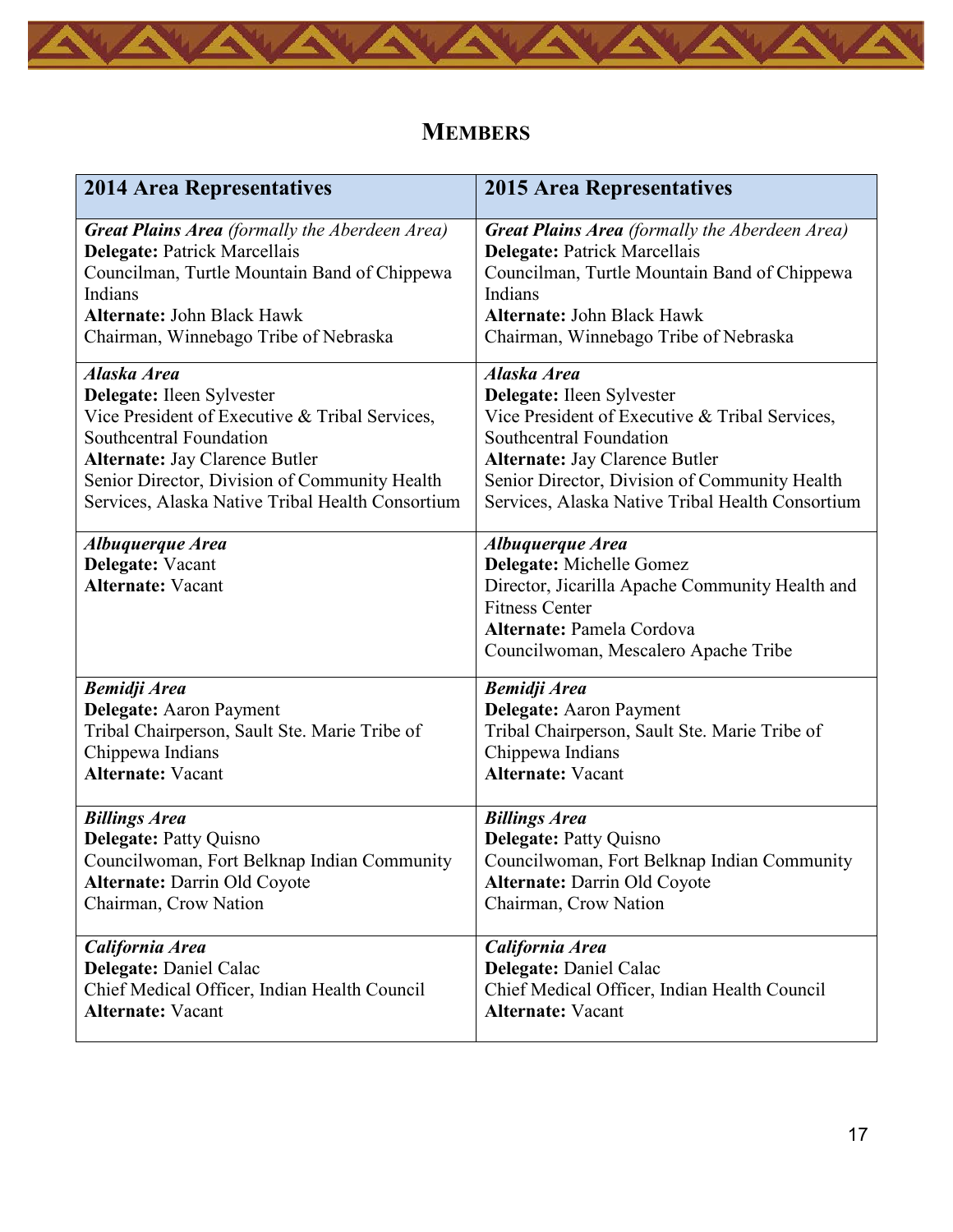

| <b>2014 Area Representatives</b>                                                                                                                                                                                                             | <b>2015 Area Representatives</b>                                                                                                                                                                             |
|----------------------------------------------------------------------------------------------------------------------------------------------------------------------------------------------------------------------------------------------|--------------------------------------------------------------------------------------------------------------------------------------------------------------------------------------------------------------|
| <b>Nashville Area</b><br>Delegate: Sandra Yarmal<br>Health Director, Passamaquoddy Tribe Pleasant<br>Point<br><b>Alternate:</b> Tihtiyas ("Dee") Sabattus<br>Health Policy Analyst, United South and Eastern<br>Tribes, Inc.                 | <b>Nashville Area</b><br>Delegate: Vacant<br>Alternate: Tihtiyas ("Dee") Sabattus<br>Health Policy Analyst, United South and Eastern<br>Tribes, Inc.                                                         |
| Navajo Area<br>Delegate: Rex Lee Jim<br>Vice President, Navajo Nation<br><b>Alternate: Larry Curley</b><br>Executive Director, Navajo National Division of<br>Health                                                                         | Navajo Area<br>Delegate: Rex Lee Jim<br>Vice President, Navajo Nation<br><b>Alternate: Vacant</b>                                                                                                            |
| Oklahoma Area<br>Delegate: Cara Cowan Watts<br>Tribal Council Representative, Cherokee Nation<br><b>Alternate: Tom Anderson</b><br>Tribal EpiCenter Manager, Oklahoma City Area<br>Inter-Tribal Health Board                                 | Oklahoma Area<br>Delegate: Cara Cowan Watts<br>Tribal Council Representative, Cherokee Nation<br><b>Alternate: Tom Anderson</b><br>Tribal EpiCenter Manager, Oklahoma City Area<br>Inter-Tribal Health Board |
| <b>Phoenix Area</b><br><b>Delegate: Diane Enos</b><br>President, Salt River Pima-Maricopa Indian<br>Community<br><b>Alternate: Violet Mitchell-Enos</b><br>Director, Health and Human Services, Salt River<br>Pima-Maricopa Indian Community | <b>Phoenix Area</b><br>Delegate: Vacant<br><b>Alternate: Violet Mitchell-Enos</b><br>Director, Health and Human Services, Salt River<br>Pima-Maricopa Indian Community                                       |
| <b>Portland Area</b><br>Delegate: Stephen Kutz<br>Councilman, Cowlitz Indian Tribe<br><b>Alternate: Vacant</b>                                                                                                                               | <b>Portland Area</b><br>Delegate: Stephen Kutz<br>Councilman, Cowlitz Indian Tribe<br><b>Alternate: Vacant</b>                                                                                               |
| <b>Tucson Area</b><br><b>Delegate: Chester Antone</b><br>Councilman, Tohono O'odham Nation<br><b>Alternate: Vacant</b>                                                                                                                       | <b>Tucson Area</b><br><b>Delegate:</b> Chester Antone<br>Councilman, Tohono O'odham Nation<br><b>Alternate: Vacant</b>                                                                                       |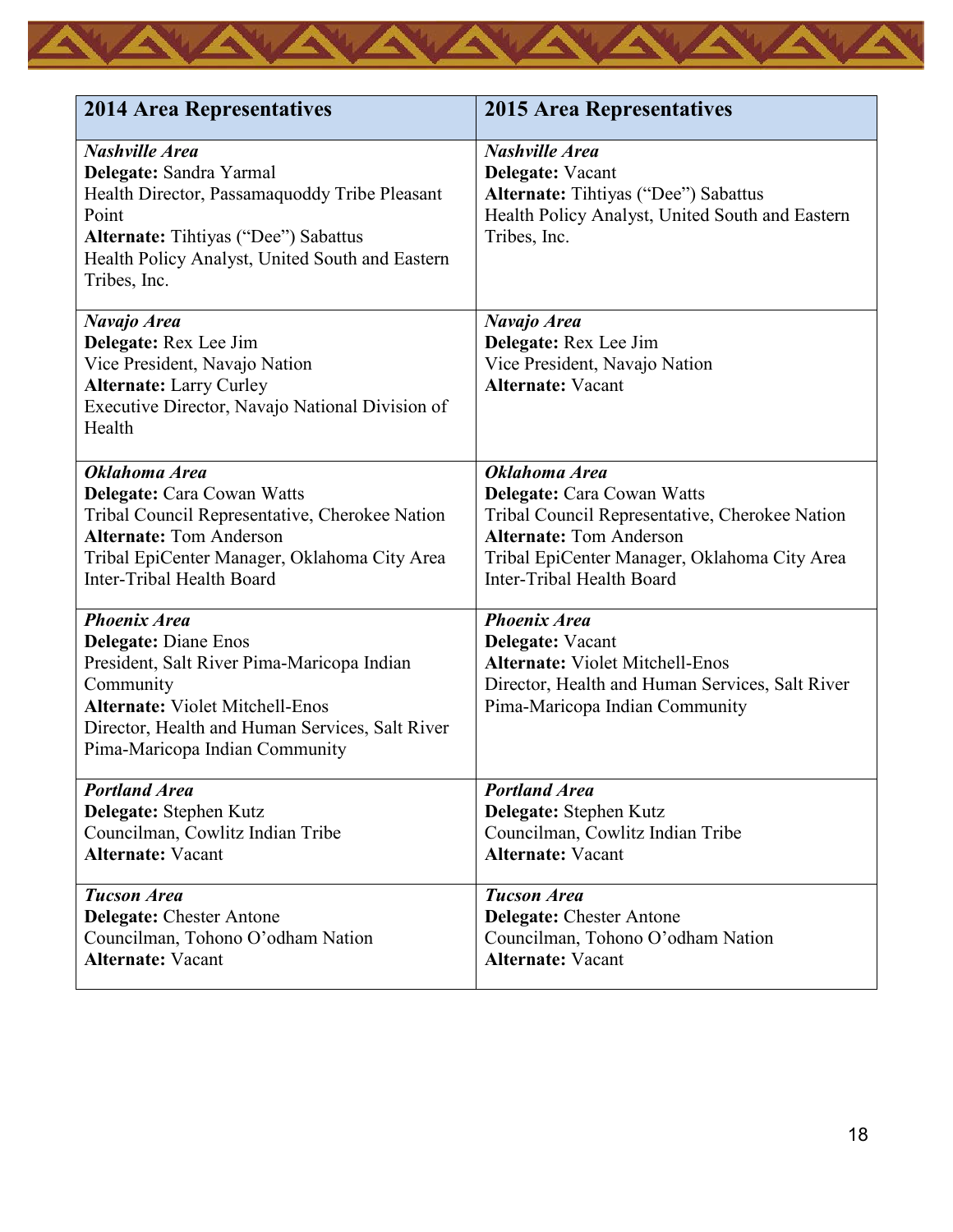

| <b>2014 National At-Large Members</b>             | <b>2015 National At-Large Members</b>             |
|---------------------------------------------------|---------------------------------------------------|
| Delegate: Jefferson Keel                          | Delegate: Jefferson Keel                          |
| Lt. Governor, Chickasaw Nation                    | Lt. Governor, Chickasaw Nation                    |
| <b>Alternate:</b> Malia Villegas                  | <b>Alternate:</b> Malia Villegas                  |
| Director, Policy Research Center, National        | Director, Policy Research Center, National        |
| Congress of American Indians                      | Congress of American Indians                      |
|                                                   |                                                   |
| <b>Delegate:</b> H. Sally Smith                   | <b>Delegate:</b> H. Sally Smith                   |
| Chair of the Board of Directors, Bristol Bay Area | Chair of the Board of Directors, Bristol Bay Area |
| Health Corporation and Alaska Representative of   | Health Corporation and Alaska Representative of   |
| National Indian Health Board                      | National Indian Health Board                      |
| <b>Alternate: Stacy Bohlen</b>                    | <b>Alternate: Stacy Bohlen</b>                    |
| Executive Director, National Indian Health Board  | Executive Director, National Indian Health Board  |
|                                                   |                                                   |
| <b>Delegate:</b> Michael Peercy                   | <b>Delegate:</b> Michael Peercy                   |
| Epidemiologist, Choctaw Nation Health Services    | Epidemiologist, Choctaw Nation Health Services    |
| Authority/Chickasaw Nation                        | Authority/Chickasaw Nation                        |
| <b>Alternate: Mickey Peercy</b>                   | <b>Alternate: Mickey Peercy</b>                   |
| Executive Director of Health Services, Choctaw    | Executive Director of Health Services, Choctaw    |
| Nation of Oklahoma                                | Nation of Oklahoma                                |
|                                                   |                                                   |
| <b>Delegate:</b> Vacant                           | Delegate: Vacant                                  |
| <b>Alternate: Vacant</b>                          | <b>Alternate: Vacant</b>                          |
|                                                   |                                                   |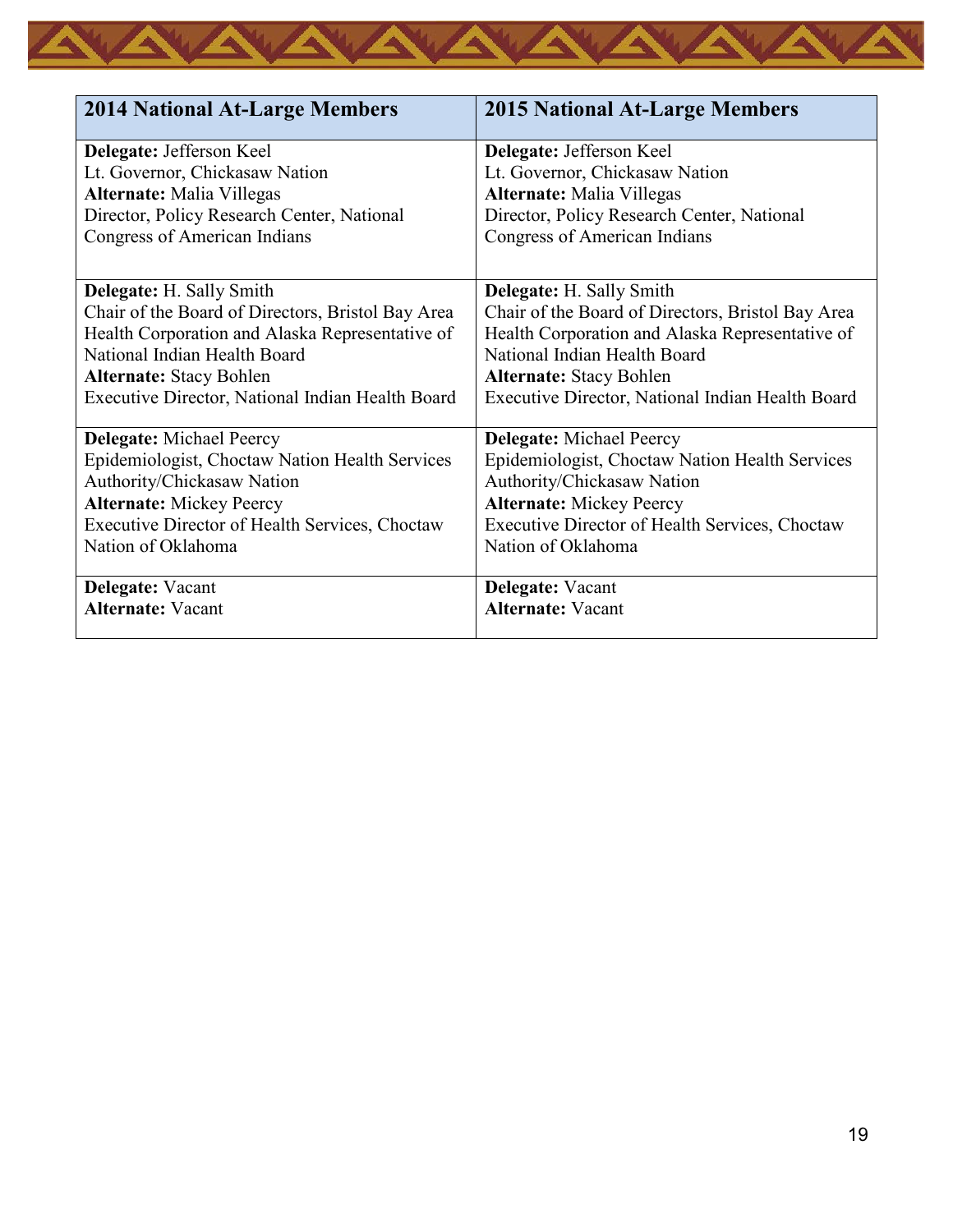# **FEDERAL PARTNERS**

<span id="page-21-0"></span>

| <b>2014 Federal Partners</b>                                                                                                                                                                                        | <b>2015 Federal Partners</b>                                                                                                                                                                                                            |
|---------------------------------------------------------------------------------------------------------------------------------------------------------------------------------------------------------------------|-----------------------------------------------------------------------------------------------------------------------------------------------------------------------------------------------------------------------------------------|
| <b>Administration for Children and Families</b><br>Delegate: Anne Bergan<br>Office of Planning, Research and Evaluation<br><b>Alternate: Hilary Forster</b><br>Office of Planning, Research and Evaluation          | <b>Administration for Children and Families</b><br>Delegate: Anne Bergan<br>Office of Planning, Research and Evaluation<br><b>Alternate: Hilary Forster</b><br>Office of Planning, Research and Evaluation                              |
| <b>Agency for Healthcare Research and Quality</b><br>Delegate: Kishena C. Wadhwani<br>Director, Division of Scientific Review<br><b>Alternate: Vacant</b>                                                           | <b>Agency for Healthcare Research and Quality</b><br>Delegate: Kishena C. Wadhwani<br>Director, Division of Scientific Review<br><b>Alternate: Vacant</b>                                                                               |
| <b>Assistant Secretary for Planning and Evaluation</b><br>Delegate: Sue Clain<br>Indian Health Desk Officer<br><b>Alternate: Ansalan Stewart</b><br>Program Analyst                                                 | <b>Assistant Secretary for Planning and Evaluation</b><br>Delegate: Adelle Simmons<br>Senior Program Analyst<br><b>Alternate: Vacant</b>                                                                                                |
| <b>Centers for Disease Control and Prevention</b><br><b>Delegate: Delight Satter</b><br><b>Associate Director Tribal Support</b><br><b>Alternate:</b> Kimberly Cantrell<br>Deputy Associate Director Tribal Support | <b>Centers for Disease Control and Prevention</b><br><b>Delegate: Delight Satter</b><br><b>Associate Director Tribal Support</b><br><b>Alternate:</b> Kimberly Cantrell<br>Deputy Associate Director Tribal Support                     |
| <b>Health Resources and Services Administration</b><br>Delegate: Michelle Allender-Smith<br>Director, Office of Health Equity<br><b>Alternate: Chrisp Perry</b><br>Public Health Analyst, Office of Health Equity   | <b>Health Resources and Services Administration</b><br>Delegate: Michelle Allender-Smith<br>Director, Office of Health Equity<br>Alternates: Chrisp Perry and LCDR Gwenivere<br>Rose<br>Public Health Analysts, Office of Health Equity |
| <b>Indian Health Service</b><br>Delegate: Alan Trachtenberg<br>Research Director, United States Public Health<br>Service<br>Alternate: Mose A. Herne<br>Director, Division of Planning, Evaluation, and<br>Research | <b>Indian Health Service</b><br>Delegate: Mose A. Herne<br>Director, Division of Planning, Evaluation, and<br>Research<br><b>Alternate: Vacant</b>                                                                                      |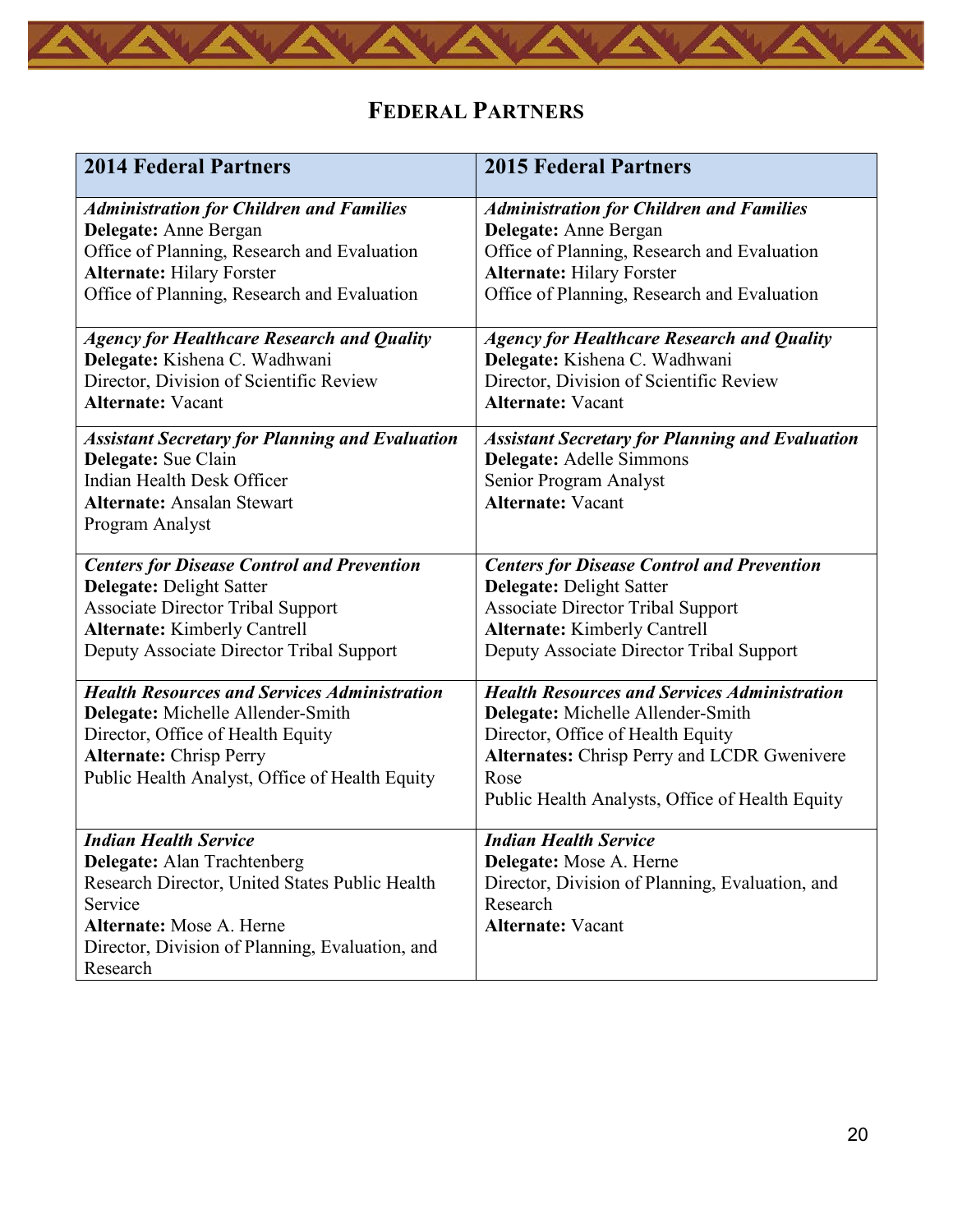| <b>2014 Federal Partners</b>                          | <b>2015 Federal Partners</b>                      |
|-------------------------------------------------------|---------------------------------------------------|
| <b>National Institutes of Health</b>                  | <b>National Institutes of Health</b>              |
| Delegate: Yvonne Maddox                               | Delegate: Yvonne Maddox                           |
| Acting Director, National Institute on Minority       | Acting Director, National Institute on Minority   |
| Health and Health Disparities                         | Health and Health Disparities                     |
| Alternate: Joyce A. Hunter                            | Alternate: Joyce A. Hunter                        |
| Deputy Director, National Institute on Minority       | Deputy Director, National Institute on Minority   |
| Health and Health Disparities                         | Health and Health Disparities                     |
| <b>Office of Minority Health*</b>                     | <b>Office of Minority Health*</b>                 |
| Delegate: J. Nadine Gracia                            | Delegate: J. Nadine Gracia                        |
| Deputy Assistant Secretary for Minority Health        | Deputy Assistant Secretary for Minority Health    |
| and Director                                          | and Director                                      |
| <b>Alternate: CDR Tracy Branch and Rick Haverkate</b> | <b>Alternate: Rick Haverkate</b>                  |
| <b>Public Health Advisor</b>                          | Public Health Advisor, AI/AN Health Policy Lead   |
| <b>Substance Abuse and Mental Health Services</b>     | <b>Substance Abuse and Mental Health Services</b> |
| <b>Administration</b>                                 | <i><b>Administration</b></i>                      |
| <b>Delegate:</b> Sheila Cooper                        | <b>Delegate:</b> Sheila Cooper                    |
| Senior Advisor for Tribal Affairs                     | Senior Advisor for Tribal Affairs                 |
| <b>Alternate: Vacant</b>                              | <b>Alternate: Vacant</b>                          |

\*HRAC Executive Secretariat